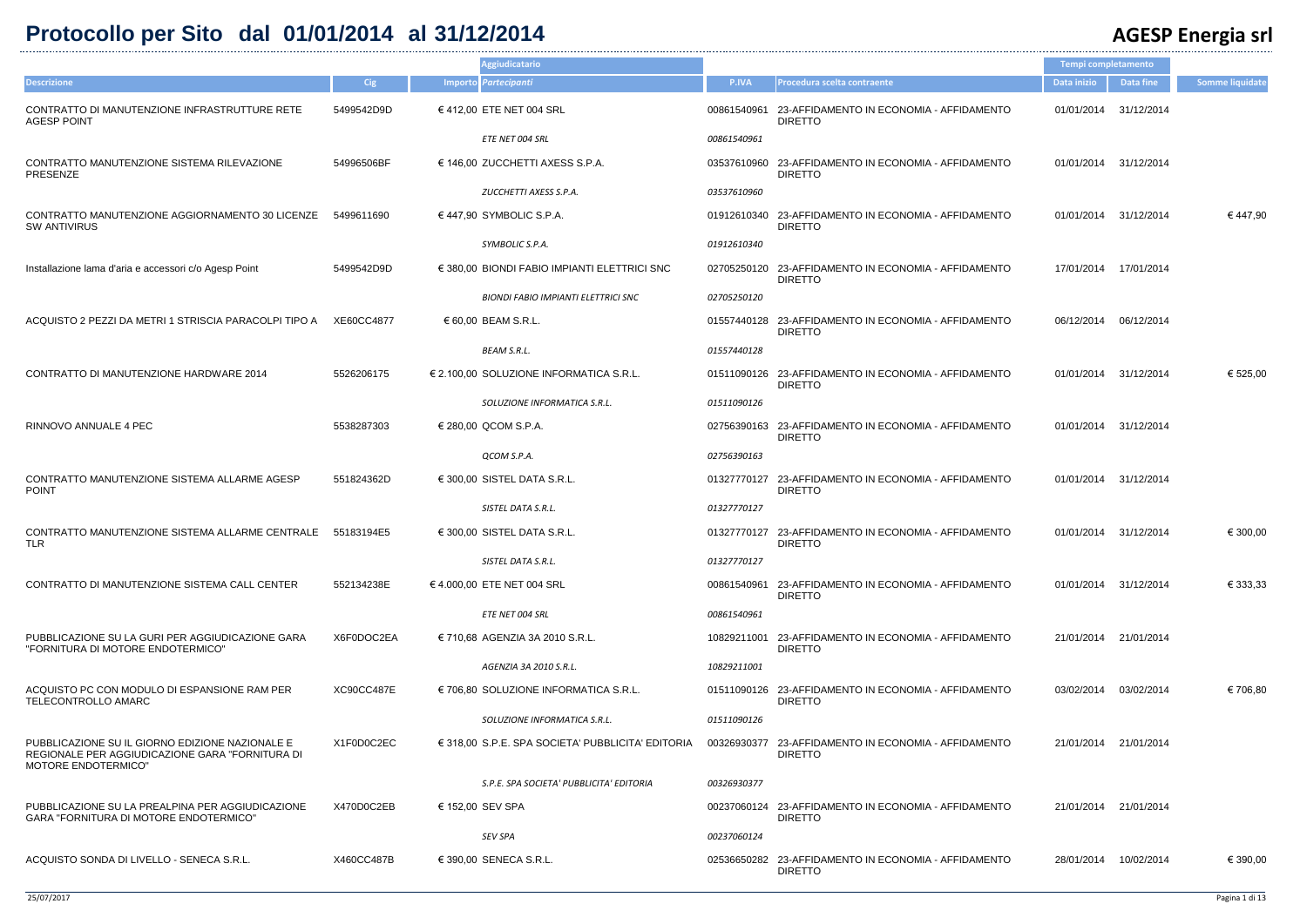|                                                                                                                     |                   | <b>Aggiudicatario</b>                                                       |                            |                                                                        | Tempi completamento |                        |                        |
|---------------------------------------------------------------------------------------------------------------------|-------------------|-----------------------------------------------------------------------------|----------------------------|------------------------------------------------------------------------|---------------------|------------------------|------------------------|
| <b>Descrizione</b>                                                                                                  | Cig               | Importo Partecipanti                                                        | P.IVA                      | Procedura scelta contraente                                            | Data inizio         | <b>Data fine</b>       | <b>Somme liquidate</b> |
|                                                                                                                     |                   | SENECA S.R.L.                                                               | 02536650282                |                                                                        |                     |                        |                        |
| CONTRATTO DI NOLEGGIO FOTOCOPIATRICI ANNO 2014                                                                      | 55228174C3        | € 9.230,00 A.T.U. DI CARGILLI ALESSANDRO & C. S.N.C.                        |                            | 00727560120 23-AFFIDAMENTO IN ECONOMIA - AFFIDAMENTO<br><b>DIRETTO</b> | 01/01/2014          | 31/12/2014             |                        |
|                                                                                                                     |                   | A.T.U. DI CARGILLI ALESSANDRO & C. S.N.C.                                   | 00727560120                |                                                                        |                     |                        |                        |
| Servizio di vigilanza stabili AGESP ENERGIA dal 01/01/2014 al<br>31/12/2014                                         | 55240237FB        | € 10.860,00 CORPO BUSTESE VIGILNOT SRL                                      | 02820320121                | 23-AFFIDAMENTO IN ECONOMIA - AFFIDAMENTO<br><b>DIRETTO</b>             | 01/01/2014          | 31/12/2014             | €4.705,00              |
|                                                                                                                     |                   | <b>CORPO BUSTESE VIGILNOT SRL</b>                                           | 02820320121                |                                                                        |                     |                        |                        |
| ACQUISTO RICAMBI (CPU VASO D'ESPANSIONE E SCHEDA<br>ACQUISIZIONE SEGNALI VELOCI) - P.& C. SRL                       | <b>XF10CC487D</b> | € 1.324,74 P & C S.R.L.                                                     |                            | 03006550960 23-AFFIDAMENTO IN ECONOMIA - AFFIDAMENTO<br><b>DIRETTO</b> | 18/02/2014          | 18/02/2014             | € 1.324,74             |
|                                                                                                                     |                   | P & C S.R.L.                                                                | 03006550960                |                                                                        |                     |                        |                        |
| RINNOVO CONTRATTO MANUTENZIONE PROGRAMMATA IN<br>ABBONAMENTO - NEW GENERATION SERVICES SNC                          | X1E0CC487C        | € 2.900,00 NEW GENERATION SERVICES S.N.C. DI<br><b>BOLOGNA &amp; PIPINO</b> |                            | 09643310015 14-PROCEDURA SELETTIVA EX ART 238 C.7, D.LGS.<br>163/2006  | 30/01/2014          | 31/12/2014             | € 2.900,00             |
|                                                                                                                     |                   | NEW GENERATION SERVICES S.N.C. DI BOLOGNA & PI 09643310015                  |                            |                                                                        |                     |                        |                        |
| VERIFICA PERIODICA SECONDO DOC.DT 01 DT GRUPPO DI<br>MISURA IMPIANTO COGENERAZIONE - A.I.E.                         | XBE0CC4878        | € 450,00 A.I.E. ASSISTENZA IMPIEGHI ENERGIE SRL                             |                            | 02490170962 23-AFFIDAMENTO IN ECONOMIA - AFFIDAMENTO<br><b>DIRETTO</b> | 06/02/2014          | 10/04/2014             | €450,00                |
|                                                                                                                     |                   | A.I.E. ASSISTENZA IMPIEGHI ENERGIE SRL                                      | 02490170962                |                                                                        |                     |                        |                        |
| Contratto per servizio di manutenzione materiale igienico sanitario<br>c/o Stabili Agesp Energia S.r.l. - ANNO 2014 | 5555147C50        | € 185,24 SARASOTA S.R.L.                                                    |                            | 12544280154 23-AFFIDAMENTO IN ECONOMIA - AFFIDAMENTO<br><b>DIRETTO</b> |                     | 01/01/2014 31/12/2014  |                        |
|                                                                                                                     |                   | SARASOTA S.R.L.                                                             | 12544280154                |                                                                        |                     |                        |                        |
| supporto RSPP                                                                                                       | Z0D0DB8AFE        | € 11.680,00 PROJECT GROUP SRL                                               |                            | 03496660170 23-AFFIDAMENTO IN ECONOMIA - AFFIDAMENTO<br><b>DIRETTO</b> | 01/01/2014          | 31/12/2014             | € 973,33               |
|                                                                                                                     |                   | <b>PROJECT GROUP SRL</b>                                                    | 03496660170                |                                                                        |                     |                        |                        |
| ACQUISTO STRUMENTAZIONE (UNITA' PERIFERICHE BS-1202<br>ART.42 106 8002) - BRANDES GMBH- DE                          | X790CC4880        | € 17.760,00 BRANDES GMBH                                                    |                            | 23-AFFIDAMENTO IN ECONOMIA - AFFIDAMENTO<br><b>DIRETTO</b>             | 03/03/2014          | 03/03/2014             |                        |
|                                                                                                                     |                   | <b>BRANDES GMBH</b>                                                         | DE135122514                |                                                                        |                     |                        |                        |
| ACQUISTO LT.700 DI GASOLIO PER USO TRAZIONE GRUPPO XA10CC487F<br><b>ELETTROGENO</b>                                 |                   | € 903,00 PETROL S.R.L.                                                      |                            | 00713230126 23-AFFIDAMENTO IN ECONOMIA - AFFIDAMENTO<br><b>DIRETTO</b> |                     | 29/01/2014 29/01/2014  | € 903,00               |
|                                                                                                                     |                   | PETROL S.R.L.                                                               | 00713230126                |                                                                        |                     |                        |                        |
| ROTAZIONE CANNA COGE2 PER AMPLIAMENTO CENTRALE<br><b>TERMICA</b>                                                    | X6E0CC487A        | € 6.200,00 STAGI S.R.L.                                                     |                            | 02305730026 23-AFFIDAMENTO IN ECONOMIA - AFFIDAMENTO<br><b>DIRETTO</b> |                     | 26/03/2014 26/03/2014  | € 6.200,00             |
|                                                                                                                     |                   | STAGI S.R.L.                                                                | 02305730026                |                                                                        |                     |                        |                        |
| ACQUISTO ATTUATORI HONEYWELL ML6435B1008 - AMARC<br><b>DHS SRL</b>                                                  | X290CC4882        | $\in$ 360,00 AMARC DHS SRL                                                  |                            | 06595100964 23-AFFIDAMENTO IN ECONOMIA - AFFIDAMENTO<br><b>DIRETTO</b> |                     | 12/02/2014  12/02/2014 | € 360,00               |
|                                                                                                                     |                   | AMARC DHS SRL                                                               | 06595100964                |                                                                        |                     |                        |                        |
| CONTRATTO MANUTENZIONE ORDINARIA SISTEMA<br>MONITORAGGIO EMISSIONI 2014- FER STRUMENTI                              | Z4F0F516DC        | $€$ 13.068,00 FER STRUMENTI S.R.L.                                          |                            | 12277660150 23-AFFIDAMENTO IN ECONOMIA - AFFIDAMENTO<br><b>DIRETTO</b> |                     | 31/01/2014 31/12/2014  | € 6.915,00             |
|                                                                                                                     |                   | <b>FER STRUMENTI S.R.L.</b>                                                 | 12277660150                |                                                                        |                     |                        |                        |
| CONTRATTO APERTO PER FORNITURA MATERIALE VARIO<br>(KIT DUREZZA/CLORO - RESINE - KEMAZINA -<br>SODIOCLORURO)         | XF30B496DE        | € 10.000,00 KEMDROP EKO S.R.L.                                              |                            | 03359640129 23-AFFIDAMENTO IN ECONOMIA - AFFIDAMENTO<br><b>DIRETTO</b> |                     | 12/02/2014 31/12/2015  | € 50,00                |
|                                                                                                                     |                   | <b>KEMDROP EKO S.R.L.</b>                                                   | 03359640129                |                                                                        |                     |                        |                        |
| servizio postalizzazione                                                                                            | 549600679F        | € 39.000,00 TNT POST ITALIA SPA                                             |                            | 12383760159 14-PROCEDURA SELETTIVA EX ART 238 C.7, D.LGS.<br>163/2006  |                     | 01/01/2014 31/12/2014  |                        |
|                                                                                                                     |                   | TNT POST ITALIA SPA                                                         | 12383760159                |                                                                        |                     |                        |                        |
| ACQUISTO MATERIALE ELETTRICO ANNO 2014                                                                              | 54765965FC        | € 150.000,00 COMOLI FERRARI & C. SPA                                        |                            | 00123060030 08-AFFIDAMENTO IN ECONOMIA - COTTIMO<br><b>FIDUCIARIO</b>  |                     | 04/03/2014 31/12/2014  | € 14.870,27            |
|                                                                                                                     |                   | C.E.M.E. SPA<br>COMOLI FERRARI & C. SPA                                     | 00416000123<br>00123060030 |                                                                        |                     |                        |                        |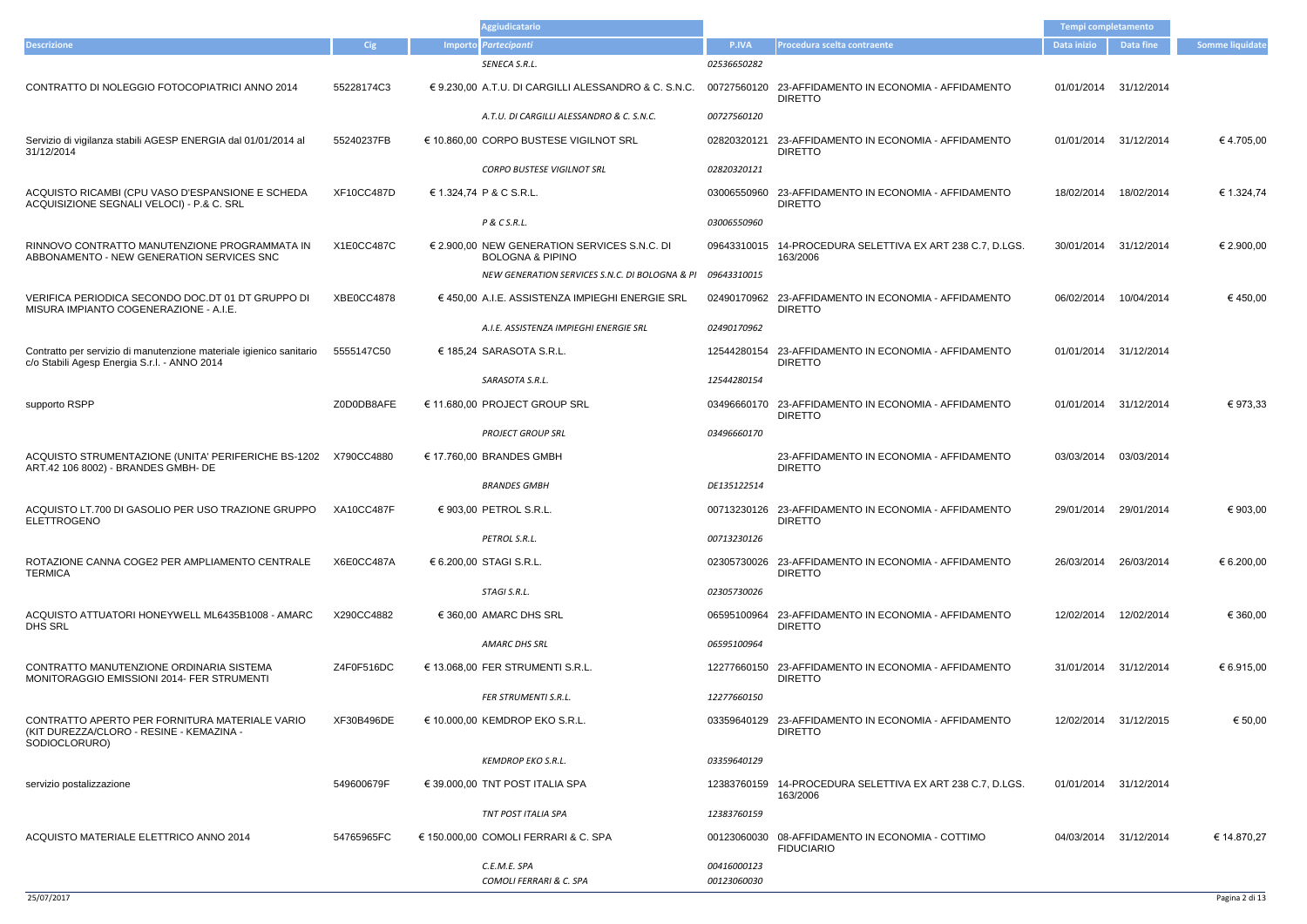|                                                                                          |            |  | <b>Aggiudicatario</b>                                               |                            |                                                                        | Tempi completamento   |                       |                        |
|------------------------------------------------------------------------------------------|------------|--|---------------------------------------------------------------------|----------------------------|------------------------------------------------------------------------|-----------------------|-----------------------|------------------------|
| <b>Descrizione</b>                                                                       | Cig        |  | Importo Partecipanti                                                | P.IVA                      | Procedura scelta contraente                                            | Data inizio           | Data fine             | <b>Somme liquidate</b> |
|                                                                                          |            |  | <b>GALMARINI EMILIO SPA</b><br>CERIANI ELETTROFORNITURE S.P.A.      | 01691720468<br>02234050157 |                                                                        |                       |                       |                        |
| ASSISTENZA TECNICA SOFTWARE CENTRALE TERMICA<br>ANNO 2014 - P & C S.R.L.                 | X960CC4879 |  | € 6.500,00 P & C S.R.L.                                             |                            | 03006550960 23-AFFIDAMENTO IN ECONOMIA - AFFIDAMENTO<br><b>DIRETTO</b> | 06/02/2014            | 31/12/2014            | € 6.500,00             |
|                                                                                          |            |  | P & C S.R.L.                                                        | 03006550960                |                                                                        |                       |                       |                        |
| sostituzione centrale antincendio - multiservices                                        | X0C0CC4889 |  | € 2.200,00 SOCIETA' COOPERATIVA DI IMPIANTI<br><b>MULTISERVICES</b> |                            | 10529110016 23-AFFIDAMENTO IN ECONOMIA - AFFIDAMENTO<br><b>DIRETTO</b> | 07/03/2014            | 11/07/2014            | € 2.200,00             |
|                                                                                          |            |  | SOCIETA' COOPERATIVA DI IMPIANTI MULTISERVICES                      | 10529110016                |                                                                        |                       |                       |                        |
| <b>FOTOCOPIE BILANCI</b>                                                                 | 5500649F23 |  | € 59,70 A.REBESCO DI TURISSINI                                      |                            | 00293500120 23-AFFIDAMENTO IN ECONOMIA - AFFIDAMENTO<br><b>DIRETTO</b> | 03/01/2014            | 03/01/2014            |                        |
|                                                                                          |            |  | A.REBESCO DI TURISSINI                                              | 00293500120                |                                                                        |                       |                       |                        |
| STAMPA COPERTINE E RILEGATURA BILANCI                                                    | 55007713D4 |  | € 78,00 TIPOLITOGRAFIA BANDA                                        |                            | 01871990121 23-AFFIDAMENTO IN ECONOMIA - AFFIDAMENTO<br><b>DIRETTO</b> | 03/01/2014            | 03/01/2014            |                        |
|                                                                                          |            |  | TIPOLITOGRAFIA BANDA                                                | 01871990121                |                                                                        |                       |                       |                        |
| BANNER PER ROLL UP                                                                       | 5500804F0C |  | $\epsilon$ 60,00 CREATIVE-FARM SNC                                  |                            | 07275140965 23-AFFIDAMENTO IN ECONOMIA - AFFIDAMENTO<br><b>DIRETTO</b> | 03/01/2014            | 03/01/2014            |                        |
|                                                                                          |            |  | <b>CREATIVE-FARM SNC</b>                                            | 07275140965                |                                                                        |                       |                       |                        |
| <b>DESK PROMOZIONALE</b>                                                                 | 55007892AF |  | $\in$ 395,00 CREATIVE-FARM SNC                                      |                            | 07275140965 23-AFFIDAMENTO IN ECONOMIA - AFFIDAMENTO<br><b>DIRETTO</b> | 03/01/2014            | 03/01/2014            |                        |
|                                                                                          |            |  | <b>CREATIVE-FARM SNC</b>                                            | 07275140965                |                                                                        |                       |                       |                        |
| DUE COMPOSIZIONI FLOREALI PER DECORAZIONE SPORTELLI 548562729B                           |            |  | $\in$ 222,00 NINFEA DI CRESPI ANDREA                                |                            | 02903440127 23-AFFIDAMENTO IN ECONOMIA - AFFIDAMENTO<br><b>DIRETTO</b> | 03/01/2014 04/01/2014 |                       |                        |
|                                                                                          |            |  | NINFEA DI CRESPI ANDREA                                             | 02903440127                |                                                                        |                       |                       |                        |
| SEGNALETICA INTERNA SPORTELLO                                                            | 54858499CC |  | € 95,00 CREATIVE-FARM SNC                                           |                            | 07275140965 23-AFFIDAMENTO IN ECONOMIA - AFFIDAMENTO<br><b>DIRETTO</b> | 03/01/2014            | 03/01/2014            |                        |
|                                                                                          |            |  | <b>CREATIVE-FARM SNC</b>                                            | 07275140965                |                                                                        |                       |                       |                        |
| STRENNE NATALIZIE PER DIPENDENTI                                                         | 5486278BD1 |  | € 1.029,60 ALTERNATIVE SRL                                          |                            | 02747020135 23-AFFIDAMENTO IN ECONOMIA - AFFIDAMENTO<br><b>DIRETTO</b> | 03/01/2014            | 03/01/2014            |                        |
|                                                                                          |            |  | <b>ALTERNATIVE SRL</b>                                              | 02747020135                |                                                                        |                       |                       |                        |
| STRUTTURA IN ALLUMINIO ANODIZZATA CON CHIUSURA A<br>PRESSIONE: F.TO 150 CM E F.TO 250 CM | 5485959494 |  | $\in$ 400.00 CREATIVE-FARM SNC                                      |                            | 07275140965 23-AFFIDAMENTO IN ECONOMIA - AFFIDAMENTO<br><b>DIRETTO</b> | 03/01/2014            | 03/01/2014            |                        |
|                                                                                          |            |  | <b>CREATIVE-FARM SNC</b>                                            | 07275140965                |                                                                        |                       |                       |                        |
| MATERIALI PUBBLICITARI NUOVO SERVO BANCO C/O AGESP<br><b>POINT</b>                       | 54861935AE |  | € 939,00 CREATIVE-FARM SNC                                          |                            | 07275140965 23-AFFIDAMENTO IN ECONOMIA - AFFIDAMENTO<br><b>DIRETTO</b> | 03/01/2014            | 03/01/2014            |                        |
|                                                                                          |            |  | <b>CREATIVE-FARM SNC</b>                                            | 07275140965                |                                                                        |                       |                       |                        |
| Aggiornamento software per SP800 x gestione pagamenti<br><b>DILAZIONI</b>                | 551492219B |  | € 1.000,00 SIGMA S.P.A.                                             |                            | 01590580443 23-AFFIDAMENTO IN ECONOMIA - AFFIDAMENTO<br><b>DIRETTO</b> |                       | 17/01/2014 17/01/2014 | € 2.000,00             |
|                                                                                          |            |  | SIGMA S.P.A.                                                        | 01590580443                |                                                                        |                       |                       |                        |
| MANIFESTI CHIUSURA SPORTELLO AGESP POINT<br>CASTELLANZA                                  | 553881678D |  | € 70,00 CREATIVE-FARM SNC                                           |                            | 07275140965 23-AFFIDAMENTO IN ECONOMIA - AFFIDAMENTO<br><b>DIRETTO</b> |                       | 17/01/2014 17/01/2014 |                        |
|                                                                                          |            |  | <b>CREATIVE-FARM SNC</b>                                            | 07275140965                |                                                                        |                       |                       |                        |
| ADATTAMENTO VIDEO PUBBLICITARIO VENDITA GAS                                              | 55388091C8 |  | € 180,00 CREATIVE-FARM SNC                                          |                            | 07275140965 23-AFFIDAMENTO IN ECONOMIA - AFFIDAMENTO<br><b>DIRETTO</b> |                       | 17/01/2014 22/01/2014 |                        |
|                                                                                          |            |  | <b>CREATIVE-FARM SNC</b>                                            | 07275140965                |                                                                        |                       |                       |                        |
| CONSULENZA ANNUALE GESTIONE DEL SISTEMA PRIVACY                                          | X8A0D38930 |  | € 4.000,00 PROJECT GROUP SRL                                        |                            | 03496660170 23-AFFIDAMENTO IN ECONOMIA - AFFIDAMENTO<br><b>DIRETTO</b> | 01/01/2014 31/12/2014 |                       | € 333,33               |
|                                                                                          |            |  | <b>PROJECT GROUP SRL</b>                                            | 03496660170                |                                                                        |                       |                       |                        |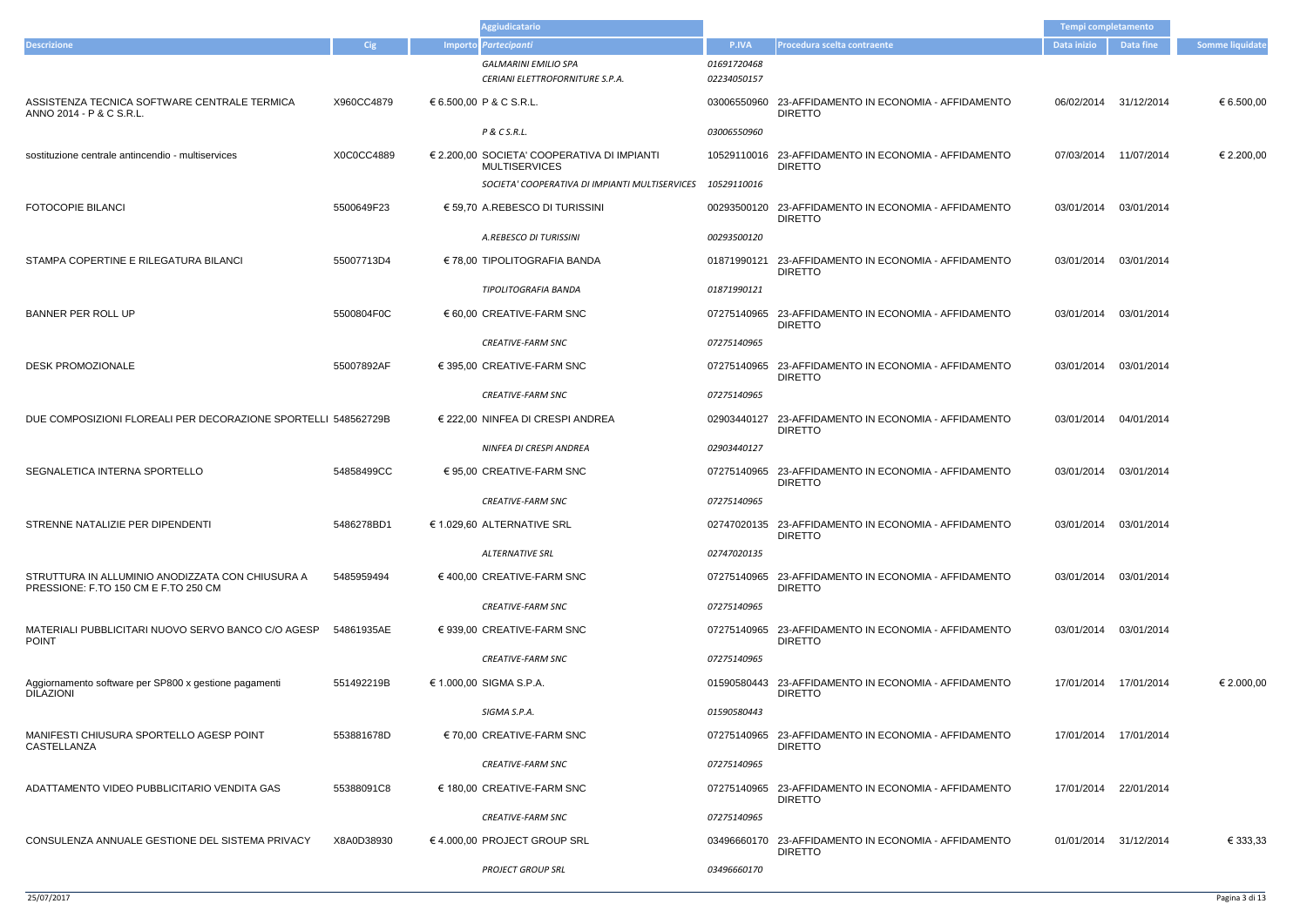|                                                                                                                        |            | <b>Aggiudicatario</b>                                                       |              |                                                                                                                          | Tempi completamento    |            |                        |
|------------------------------------------------------------------------------------------------------------------------|------------|-----------------------------------------------------------------------------|--------------|--------------------------------------------------------------------------------------------------------------------------|------------------------|------------|------------------------|
| <b>Descrizione</b>                                                                                                     | Cig        | Importo Partecipanti                                                        | <b>P.IVA</b> | Procedura scelta contraente                                                                                              | Data inizio            | Data fine  | <b>Somme liquidate</b> |
| Competenze e spese parere pro veritate su passaggio di risorsa già 54584485C8<br>in forza                              |            | € 624,00 BAGGIO ELISABETTA AVV.                                             |              | 02921090128 23-AFFIDAMENTO IN ECONOMIA - AFFIDAMENTO<br><b>DIRETTO</b>                                                   | 30/01/2014             | 30/01/2014 |                        |
|                                                                                                                        |            | <b>BAGGIO ELISABETTA AVV.</b>                                               | 02921090128  |                                                                                                                          |                        |            |                        |
| Corso antincendio teorico-pratico (8 ore)                                                                              | 53797348EE | € 180,00 SILPA SRL                                                          |              | 02339750966 23-AFFIDAMENTO IN ECONOMIA - AFFIDAMENTO<br><b>DIRETTO</b>                                                   | 30/01/2014 30/01/2014  |            |                        |
|                                                                                                                        |            | <b>SILPA SRL</b>                                                            | 02339750966  |                                                                                                                          |                        |            |                        |
| Ordine aperto per servizi di assistenza ENG 2014                                                                       | ZED0D6891B | € 35.680,00 ENGINEERING INGEGNERIA INFORMATICA<br>S.P.A.                    |              | 05724831002 23-AFFIDAMENTO IN ECONOMIA - AFFIDAMENTO<br><b>DIRETTO</b>                                                   | 01/01/2014 31/12/2014  |            | € 5.422,00             |
|                                                                                                                        |            | ENGINEERING INGEGNERIA INFORMATICA S.P.A.                                   | 05724831002  |                                                                                                                          |                        |            |                        |
| assistenza Sistema Qualità Aziendale                                                                                   | ZC70DB8929 | € 9.900,00 PROJECT GROUP SRL                                                |              | 03496660170 23-AFFIDAMENTO IN ECONOMIA - AFFIDAMENTO<br><b>DIRETTO</b>                                                   | 01/01/2014 31/12/2014  |            | € 825,00               |
|                                                                                                                        |            | <b>PROJECT GROUP SRL</b>                                                    | 03496660170  |                                                                                                                          |                        |            |                        |
| <b>BUSTE SENZA FINESTRA</b>                                                                                            | X3A0D38932 | € 123,00 TIPOLITOGRAFIA BANDA                                               |              | 01871990121 23-AFFIDAMENTO IN ECONOMIA - AFFIDAMENTO<br><b>DIRETTO</b>                                                   | 27/02/2014 07/03/2014  |            |                        |
|                                                                                                                        |            | TIPOLITOGRAFIA BANDA                                                        | 01871990121  |                                                                                                                          |                        |            |                        |
| COMPENSI VARI AVV.TO ALBERTO PANGRAZI                                                                                  | Z190DB04F6 | LEGALE-COMMERCIALE                                                          |              | € 5.551,53 AVV.ALBERTO PANGRAZI LIBERATI - STUDIO 01703050342 23-AFFIDAMENTO IN ECONOMIA - AFFIDAMENTO<br><b>DIRETTO</b> | 18/02/2014             | 18/02/2014 |                        |
|                                                                                                                        |            | AVV.ALBERTO PANGRAZI LIBERATI - STUDIO LEGALE-C 01703050342                 |              |                                                                                                                          |                        |            |                        |
| 3 Stampanti Laser b/n HP LASERJET P3015X + materiale consumo ZEF0DB38C2                                                |            | € 2.805,00 A.T.U. DI CARGILLI ALESSANDRO & C. S.N.C.                        |              | 00727560120 23-AFFIDAMENTO IN ECONOMIA - AFFIDAMENTO<br><b>DIRETTO</b>                                                   | 17/03/2014             | 24/03/2014 | € 2.805,00             |
|                                                                                                                        |            | A.T.U. DI CARGILLI ALESSANDRO & C. S.N.C.                                   | 00727560120  |                                                                                                                          |                        |            |                        |
| NOLEGGIO FOTOCOPIATRICE MULTIFUNZIONE KYOCERA-<br>MITA KMC3232E                                                        | 41574883A1 | € 1.870,00 A.T.U. DI CARGILLI ALESSANDRO & C. S.N.C.                        |              | 00727560120 23-AFFIDAMENTO IN ECONOMIA - AFFIDAMENTO<br><b>DIRETTO</b>                                                   | 17/03/2014 31/12/2014  |            |                        |
|                                                                                                                        |            | A.T.U. DI CARGILLI ALESSANDRO & C. S.N.C.                                   | 00727560120  |                                                                                                                          |                        |            |                        |
| ACQUISTO TERMOMETRI PER SST A BASAMENTO<br>QUADRANTE Ø80 attacco post.e stelo 6 mm                                     | X5C0CC4887 | € 300,00 AMARC DHS SRL                                                      |              | 06595100964 23-AFFIDAMENTO IN ECONOMIA - AFFIDAMENTO<br><b>DIRETTO</b>                                                   | 19/03/2014             | 19/03/2014 | € 300,00               |
|                                                                                                                        |            | AMARC DHS SRL                                                               | 06595100964  |                                                                                                                          |                        |            |                        |
| SOSTITUZIONE, CALIBRAZIONE E REGOLAZIONE FUMI                                                                          | XAC0CC4885 | € 500,00 NEW GENERATION SERVICES S.N.C. DI<br><b>BOLOGNA &amp; PIPINO</b>   |              | 09643310015 23-AFFIDAMENTO IN ECONOMIA - AFFIDAMENTO<br><b>DIRETTO</b>                                                   | 28/03/2014             | 28/03/2014 | € 500,00               |
|                                                                                                                        |            | NEW GENERATION SERVICES S.N.C. DI BOLOGNA & PI 09643310015                  |              |                                                                                                                          |                        |            |                        |
| ACQUISTO SONDA OSSIGENO                                                                                                | X010CC4883 | € 2.736,00 NEW GENERATION SERVICES S.N.C. DI<br><b>BOLOGNA &amp; PIPINO</b> |              | 09643310015 23-AFFIDAMENTO IN ECONOMIA - AFFIDAMENTO<br><b>DIRETTO</b>                                                   | 24/02/2014 24/02/2014  |            | € 2.736,00             |
|                                                                                                                        |            | NEW GENERATION SERVICES S.N.C. DI BOLOGNA & PI 09643310015                  |              |                                                                                                                          |                        |            |                        |
| ACQUISTO GIUNTI ISOLANTI DIELETTRICI PN25 VARIE<br>MISURE - MECCANICA SEGRINO SRL                                      | XDA0E3625C | € 1.370,00 MECCANICA SEGRINO SRL                                            |              | 01229500135 23-AFFIDAMENTO IN ECONOMIA - AFFIDAMENTO<br><b>DIRETTO</b>                                                   | 19/03/2014  19/03/2014 |            | € 1.370,00             |
|                                                                                                                        |            | <b>MECCANICA SEGRINO SRL</b>                                                | 01229500135  |                                                                                                                          |                        |            |                        |
| Montaggio e collegamento strumentazione (n. 2 unità periferica tipo X070E3625B<br>BS-1202 art. 42 106 8002) - brandes  |            | $\in$ 440,00 BRANDES GMBH                                                   |              | 23-AFFIDAMENTO IN ECONOMIA - AFFIDAMENTO<br><b>DIRETTO</b>                                                               | 20/03/2014 30/03/2014  |            |                        |
|                                                                                                                        |            | <b>BRANDES GMBH</b>                                                         | DE135122514  |                                                                                                                          |                        |            |                        |
| CONTRATTO MANUTENZIONE ELETTRICA PROGRAMMATA<br>CENTRALE TERMICA - SOC.COOP.IMPIANTI ELETTRICI<br><b>MULTISERVICES</b> | X840CC4886 | € 15.000,00 SOCIETA' COOPERATIVA DI IMPIANTI<br><b>MULTISERVICES</b>        |              | 10529110016 23-AFFIDAMENTO IN ECONOMIA - AFFIDAMENTO<br><b>DIRETTO</b>                                                   | 21/03/2014 31/12/2015  |            | € 14.446,92            |
|                                                                                                                        |            | SOCIETA' COOPERATIVA DI IMPIANTI MULTISERVICES                              | 10529110016  |                                                                                                                          |                        |            |                        |
| <b>GRAFICA E STAMPA PIEGHEVOLI TELERISCALDAMENTO</b>                                                                   | ZE60E6A217 | € 316,00 CREATIVE-FARM SNC                                                  |              | 07275140965 23-AFFIDAMENTO IN ECONOMIA - AFFIDAMENTO<br><b>DIRETTO</b>                                                   | 26/03/2014 31/03/2014  |            |                        |
|                                                                                                                        |            | <b>CREATIVE-FARM SNC</b>                                                    | 07275140965  |                                                                                                                          |                        |            |                        |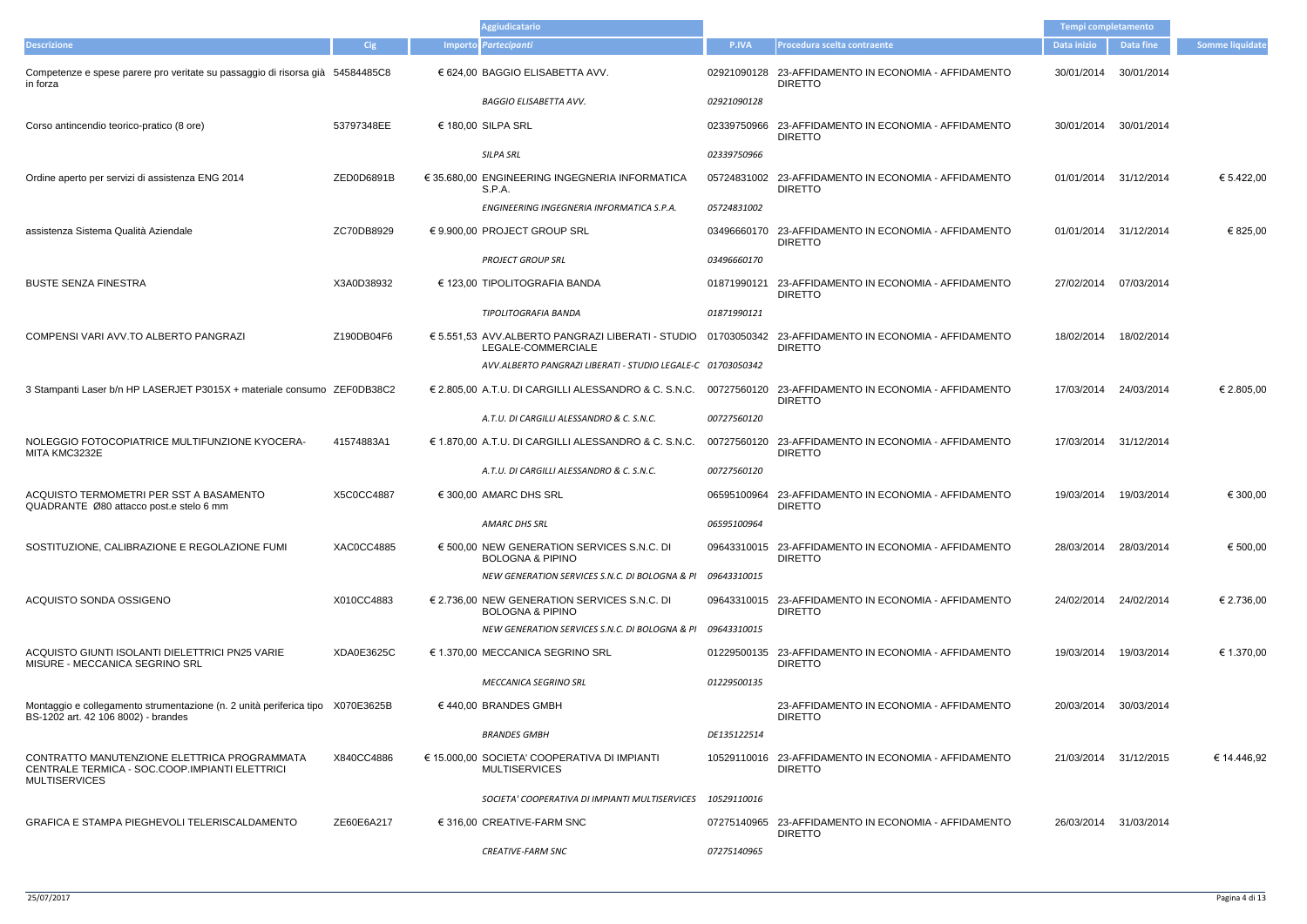|                                                                                                                                                   |            | <b>Aggiudicatario</b>                              |                             |                                                                        | Tempi completamento |                       |                 |
|---------------------------------------------------------------------------------------------------------------------------------------------------|------------|----------------------------------------------------|-----------------------------|------------------------------------------------------------------------|---------------------|-----------------------|-----------------|
| <b>Descrizione</b>                                                                                                                                | <b>Cig</b> | Importo Partecipanti                               | P.IVA                       | Procedura scelta contraente                                            | Data inizio         | <b>Data fine</b>      | Somme liquidate |
| manutenzione programmata gruppo elettrogeno - elcos                                                                                               | X340CC4888 | € 1.267,00 ELCOS SRL                               |                             | 01084730199 23-AFFIDAMENTO IN ECONOMIA - AFFIDAMENTO<br><b>DIRETTO</b> | 17/07/2014          | 17/07/2014            | € 1.377,00      |
|                                                                                                                                                   |            | <b>ELCOS SRL</b>                                   | 01084730199                 |                                                                        |                     |                       |                 |
| REVISIONE CONTABILE PROSPETTO DI RICONCILIAZIONE<br>SALDI DEBITO-CREDITO AL 31 DICEMBRE 2013                                                      | ZBC0E74064 | € 500,00 AGKNSERCA SNC                             |                             | 00555040179 23-AFFIDAMENTO IN ECONOMIA - AFFIDAMENTO<br><b>DIRETTO</b> | 03/04/2014          | 03/04/2014            |                 |
|                                                                                                                                                   |            | <b>AGKNSERCA SNC</b>                               | 00555040179                 |                                                                        |                     |                       |                 |
| Intervento SISTEL DATA in reperibilità (fuori contratto) per allarme<br><b>AGESP POINT</b>                                                        | Z2D0E5C796 | € 155,00 SISTEL DATA S.R.L.                        |                             | 01327770127 23-AFFIDAMENTO IN ECONOMIA - AFFIDAMENTO<br><b>DIRETTO</b> | 03/04/2014          | 03/04/2014            |                 |
|                                                                                                                                                   |            | SISTEL DATA S.R.L.                                 | 01327770127                 |                                                                        |                     |                       |                 |
| modifica portone cogeneratore 2 c.t. + rimontaggio portone caldaia X8A0E3625E<br>3 - metalsistem                                                  |            | € 2.800,00 METAL SISTEMI SRL                       | 06457710967                 | 23-AFFIDAMENTO IN ECONOMIA - AFFIDAMENTO<br><b>DIRETTO</b>             | 03/04/2014          | 10/04/2014            | € 2.800,00      |
|                                                                                                                                                   |            | <b>METAL SISTEMI SRL</b>                           | 06457710967                 |                                                                        |                     |                       |                 |
| modifica posizione bocchelli di prelievo fumi c.t. - stagi                                                                                        | X3A0E36260 | € 700,00 STAGI S.R.L.                              |                             | 02305730026 23-AFFIDAMENTO IN ECONOMIA - AFFIDAMENTO<br><b>DIRETTO</b> | 24/04/2014          | 24/04/2014            | € 700,00        |
|                                                                                                                                                   |            | STAGI S.R.L.                                       | 02305730026                 |                                                                        |                     |                       |                 |
| acquisto n° 1 pz. trasmettitore di pressione per SAT, SAT D e<br>MONO - AMARC DHS                                                                 | X620E3625F | $\in$ 45.00 AMARC DHS SRL                          |                             | 06595100964 23-AFFIDAMENTO IN ECONOMIA - AFFIDAMENTO<br><b>DIRETTO</b> | 14/04/2014          | 14/04/2014            | €45,00          |
|                                                                                                                                                   |            | AMARC DHS SRL                                      | 06595100964                 |                                                                        |                     |                       |                 |
| carico, trasporto dal nostro magazzino al Vostro deposito e scarico<br>di n. 5 lamiere - crispino                                                 | X120E36261 | € 115,00 CRISPINO SRL                              |                             | 02338830124 23-AFFIDAMENTO IN ECONOMIA - AFFIDAMENTO<br><b>DIRETTO</b> | 10/04/2014          | 10/04/2014            | € 115,00        |
|                                                                                                                                                   |            | <b>CRISPINO SRL</b>                                | 02338830124                 |                                                                        |                     |                       |                 |
| Manutenzione programmata centralina BS-1030-02 Brandes<br>+Calibrazione strumento BS-MH3 -brandes                                                 | XE50E36262 | €424,80 BRANDES GMBH                               |                             | 23-AFFIDAMENTO IN ECONOMIA - AFFIDAMENTO<br><b>DIRETTO</b>             | 10/04/2014          | 30/04/2014            |                 |
|                                                                                                                                                   |            | <b>BRANDES GMBH</b>                                | DE135122514                 |                                                                        |                     |                       |                 |
| prestazione per n° 2 verifiche metriche correttori - consulenza<br>metano                                                                         | XBD0E36263 | € 440,00 CONSULENZA METANO S.R.L.                  |                             | 01284890181 23-AFFIDAMENTO IN ECONOMIA - AFFIDAMENTO<br><b>DIRETTO</b> | 18/04/2014          | 18/04/2014            |                 |
|                                                                                                                                                   |            | CONSULENZA METANO S.R.L.                           | 01284890181                 |                                                                        |                     |                       |                 |
| collaudo tecnico-amministrativo dei lavori di posa nuova rete di TLR XB20E3625D<br>Comune di Busto A. - 3° lotto - linea 1 - Dott. Ing. Larotonda |            | € 1.068,00 LAROTONDA MARIA ASSUNTA                 |                             | LRTMSS77A4 23-AFFIDAMENTO IN ECONOMIA - AFFIDAMENTO<br><b>DIRETTO</b>  |                     | 04/06/2014 04/06/2014 |                 |
|                                                                                                                                                   |            | LAROTONDA MARIA ASSUNTA<br>LAROTONDA MARIA ASSUNTA | LRTMSS77A44D<br>02143430029 |                                                                        |                     |                       |                 |
| sistemazione a verde dell'aiuola di fronte ad AGESP Point                                                                                         | Z060E74157 | € 2.800,00 ABIES S.R.L.                            |                             | 03756730960 23-AFFIDAMENTO IN ECONOMIA - AFFIDAMENTO                   | 10/04/2014          | 10/04/2014            |                 |
|                                                                                                                                                   |            |                                                    |                             | <b>DIRETTO</b>                                                         |                     |                       |                 |
|                                                                                                                                                   |            | ABIES S.R.L.                                       | 03756730960                 |                                                                        |                     |                       |                 |
| contratto fornitura fluidi (olio-urea-antigelo) per centrale termica<br>anno 2014                                                                 | XD40CC4884 | € 20.000,00 CPL CONCORDIA SOC. COOP. A R. L.       |                             | 00154950364 23-AFFIDAMENTO IN ECONOMIA - AFFIDAMENTO<br><b>DIRETTO</b> | 21/03/2014          | 31/12/2014            | €4.836,00       |
|                                                                                                                                                   |            | CPL CONCORDIA SOC. COOP. A R. L.                   | 00154950364                 |                                                                        |                     |                       |                 |
| Intervento SISTEL DATA in reperibilità (fuori contratto) per allarme<br><b>AGESP POINT</b>                                                        | Z2D0E5C796 | € 120,00 SISTEL DATA S.R.L.                        |                             | 01327770127 23-AFFIDAMENTO IN ECONOMIA - AFFIDAMENTO<br><b>DIRETTO</b> | 22/04/2014          | 22/04/2014            |                 |
|                                                                                                                                                   |            | SISTEL DATA S.R.L.                                 | 01327770127                 |                                                                        |                     |                       |                 |
| ampliamento Software supervisore - P&C S.R.L.                                                                                                     | X950E36264 | € 11.880,00 P & C S.R.L.                           |                             | 03006550960 23-AFFIDAMENTO IN ECONOMIA - AFFIDAMENTO<br><b>DIRETTO</b> | 22/04/2014          | 05/08/2014            | € 11.880,00     |
|                                                                                                                                                   |            | P & C S.R.L.                                       | 03006550960                 |                                                                        |                     |                       |                 |
| Adesione al servizio di gestione documentale e conservazione<br>sostitutiva LIBRI REGISTRI                                                        | Z040E777B5 | € 6.340,00 INTESA SANPAOLO S.P.A.                  |                             | 10810700152 23-AFFIDAMENTO IN ECONOMIA - AFFIDAMENTO<br><b>DIRETTO</b> | 02/04/2014          | 02/04/2014            |                 |
|                                                                                                                                                   |            | INTESA SANPAOLO S.P.A.                             | 10810700152                 |                                                                        |                     |                       |                 |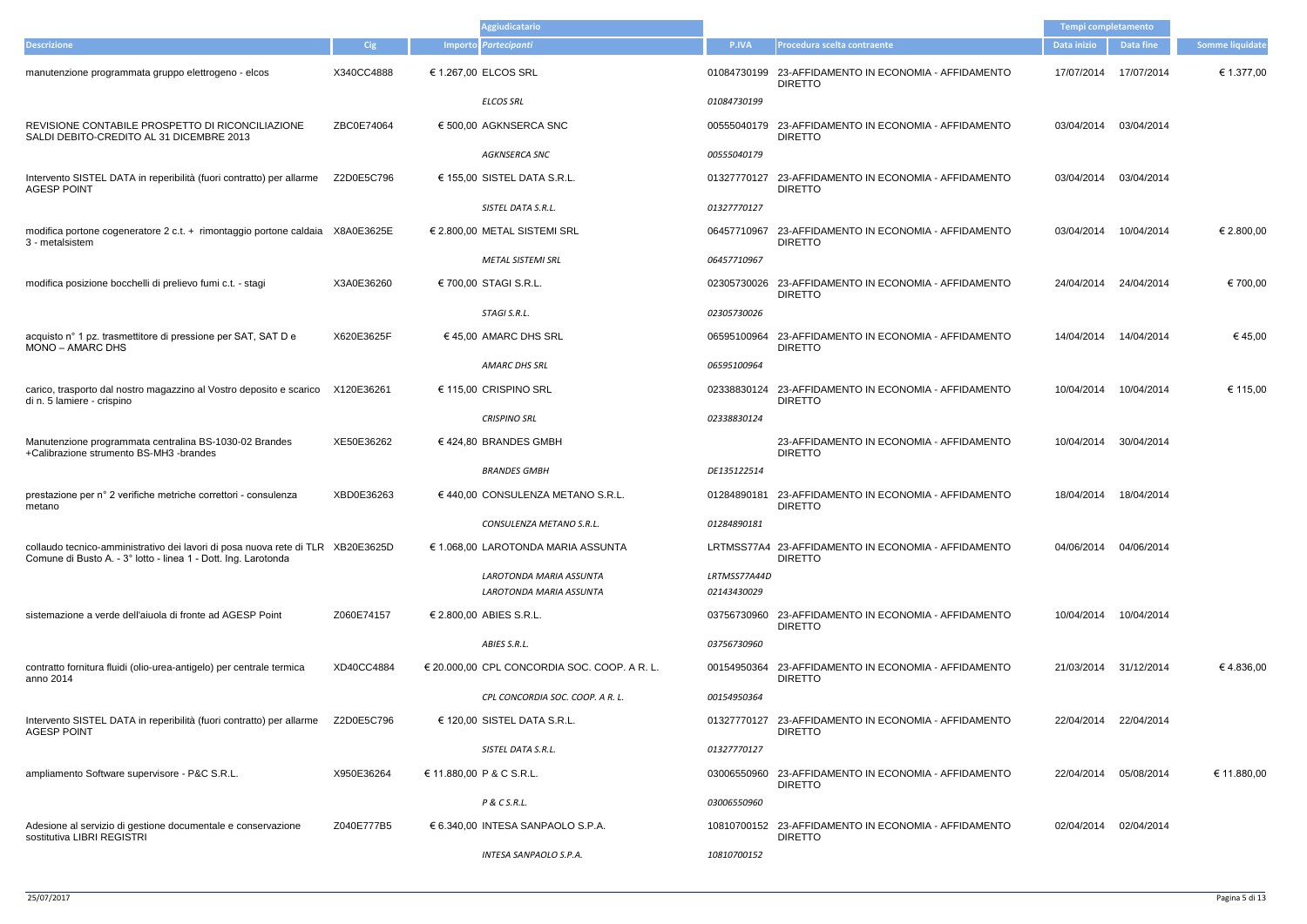| <b>Aggiudicatario</b>                                                                                  |                   |                                  |                                                    |             |                                                                        | Tempi completamento   |                  |                 |
|--------------------------------------------------------------------------------------------------------|-------------------|----------------------------------|----------------------------------------------------|-------------|------------------------------------------------------------------------|-----------------------|------------------|-----------------|
| <b>Descrizione</b>                                                                                     | Cig               | Importo Partecipanti             |                                                    | P.IVA       | Procedura scelta contraente                                            | Data inizio           | <b>Data fine</b> | Somme liquidate |
| PUBBLICAZIONE AVVISO ALBO PRESTATORI                                                                   | 5367841286        | € 120,00 EDITRICE S.I.F.I.C. SRL |                                                    | 00205740426 | 23-AFFIDAMENTO IN ECONOMIA - AFFIDAMENTO<br><b>DIRETTO</b>             | 05/05/2014            | 05/05/2014       |                 |
|                                                                                                        |                   | EDITRICE S.I.F.I.C. SRL          |                                                    | 00205740426 |                                                                        |                       |                  |                 |
| REALIZZAZIONE CONTI ANNUALI SEPARATI ESERCIZIO 2013<br>UTILITEAM                                       | ZF80EFF967        | € 3.500,00 UTILITEAM CO. SRL     |                                                    | 04346160965 | 23-AFFIDAMENTO IN ECONOMIA - AFFIDAMENTO<br><b>DIRETTO</b>             | 09/05/2014            | 09/05/2014       |                 |
|                                                                                                        |                   | UTILITEAM CO. SRL                |                                                    | 04346160965 |                                                                        |                       |                  |                 |
| DATA EXPERT - Modifica layout bollette GAS/EE per aggiunta info<br>su domiciliazioni bancarie          | Z9D0EEE0F9        | € 250,00 DATAEXPERT S.R.L.       |                                                    | 04352260964 | 23-AFFIDAMENTO IN ECONOMIA - AFFIDAMENTO<br><b>DIRETTO</b>             | 15/05/2014            | 15/05/2014       | € 250,00        |
|                                                                                                        |                   | DATAEXPERT S.R.L.                |                                                    | 04352260964 |                                                                        |                       |                  |                 |
| Prestazioni assistenza tecnica per manutenzione Software<br>supervisore - p & c                        | X6D0E36265        | € 2.600,00 P & C S.R.L.          |                                                    | 03006550960 | 23-AFFIDAMENTO IN ECONOMIA - AFFIDAMENTO<br><b>DIRETTO</b>             | 12/05/2014            | 12/05/2014       | € 2.600,00      |
|                                                                                                        |                   | P & C S.R.L.                     |                                                    | 03006550960 |                                                                        |                       |                  |                 |
| Fornitura carta fotocopie                                                                              | Z420F1EE64        | € 1.834,00 DUECI' ITALIA S.R.L.  |                                                    | 02693490126 | 23-AFFIDAMENTO IN ECONOMIA - AFFIDAMENTO<br><b>DIRETTO</b>             | 15/05/2014            | 19/05/2014       | € 654,00        |
|                                                                                                        |                   | DUECI' ITALIA S.R.L.             |                                                    | 02693490126 |                                                                        |                       |                  |                 |
| INSTALLAZIONE SOFTWARE "LIBERO 500" SU PC PER<br>TELECONTROLLO SOTTOSTAZIONI - AMARC DHS SRL           | X1D0E36267        | € 360,00 AMARC DHS SRL           |                                                    | 06595100964 | 23-AFFIDAMENTO IN ECONOMIA - AFFIDAMENTO<br><b>DIRETTO</b>             | 20/02/2014            | 20/02/2014       |                 |
|                                                                                                        |                   | AMARC DHS SRL                    |                                                    | 06595100964 |                                                                        |                       |                  |                 |
| ACQUISTO NR.3 PREMISTOPPA PER VALVOLA SAUTER VUG -<br>SAUTER ITALIA S.P.A. -                           | X450E36266        | € 239,10 SAUTER ITALIA S.P.A.    |                                                    | 09452950158 | 23-AFFIDAMENTO IN ECONOMIA - AFFIDAMENTO<br><b>DIRETTO</b>             | 27/06/2014            | 27/06/2014       | € 239,10        |
|                                                                                                        |                   | SAUTER ITALIA S.P.A.             |                                                    | 09452950158 |                                                                        |                       |                  |                 |
| <b>CAMBIO GOMME</b>                                                                                    | XC30ECE587        | € 32,79 CRESPI GOMME SRL         |                                                    | 02532320120 | 23-AFFIDAMENTO IN ECONOMIA - AFFIDAMENTO<br><b>DIRETTO</b>             | 05/06/2014            | 05/06/2014       |                 |
|                                                                                                        |                   | <b>CRESPI GOMME SRL</b>          |                                                    | 02532320120 |                                                                        |                       |                  |                 |
| DUPLICATO CARTA DI CIRCOLAZIONE VEICOLO EM63KN                                                         | <b>XB80ECE581</b> |                                  | € 18,07 AUTOMOBILE CLUB VARESE                     |             | 00215310129 23-AFFIDAMENTO IN ECONOMIA - AFFIDAMENTO<br><b>DIRETTO</b> | 05/06/2014            | 05/06/2014       |                 |
|                                                                                                        |                   |                                  | AUTOMOBILE CLUB VARESE                             | 00215310129 |                                                                        |                       |                  |                 |
| DUPLICATO CERTIFICATO DI PROPRIETA' VEICOLO DL373WA X900ECE582                                         |                   |                                  | € 7,44 AUTOMOBILE CLUB VARESE                      |             | 00215310129 23-AFFIDAMENTO IN ECONOMIA - AFFIDAMENTO<br><b>DIRETTO</b> | 05/06/2014            | 05/06/2014       |                 |
|                                                                                                        |                   |                                  | AUTOMOBILE CLUB VARESE                             | 00215310129 |                                                                        |                       |                  |                 |
| <b>RIFORNIMENTO METANO</b>                                                                             | X680ECE583        | € 106,08 AUTOLAVAGGIO SICILIA    |                                                    |             | 00489450122 23-AFFIDAMENTO IN ECONOMIA - AFFIDAMENTO<br><b>DIRETTO</b> | 05/06/2014            | 05/06/2014       |                 |
|                                                                                                        |                   |                                  | AUTOLAVAGGIO SICILIA                               | 00489450122 |                                                                        |                       |                  |                 |
| <b>LAVAGGIO VEICOLI</b>                                                                                | X400ECE584        | € 23,77 AUTOLAVAGGIO SICILIA     |                                                    |             | 00489450122 23-AFFIDAMENTO IN ECONOMIA - AFFIDAMENTO<br><b>DIRETTO</b> | 05/06/2014            | 05/06/2014       |                 |
|                                                                                                        |                   |                                  | AUTOLAVAGGIO SICILIA                               | 00489450122 |                                                                        |                       |                  |                 |
| AMPLIAMENTO MEMORIE PER 4 PC + 3 LICENZE WINDOWS 7<br>32 BIT OEM                                       | ZA40F9A7F0        |                                  | € 795,00 A.T.U. DI CARGILLI ALESSANDRO & C. S.N.C. |             | 00727560120 23-AFFIDAMENTO IN ECONOMIA - AFFIDAMENTO<br><b>DIRETTO</b> | 11/06/2014 11/06/2014 |                  | € 795,00        |
|                                                                                                        |                   |                                  | A.T.U. DI CARGILLI ALESSANDRO & C. S.N.C.          | 00727560120 |                                                                        |                       |                  |                 |
| acquisto elettrovalvola per linea gas caldaia 3 - ferrari                                              | XF00E36268        | € 540,00 FERRARI S.R.L.          |                                                    |             | 02342730120 23-AFFIDAMENTO IN ECONOMIA - AFFIDAMENTO<br><b>DIRETTO</b> | 30/07/2014            | 30/07/2014       | € 540,00        |
|                                                                                                        |                   | FERRARI S.R.L.                   |                                                    | 02342730120 |                                                                        |                       |                  |                 |
| acquisto valvola di intercettazione a sfera corpo piatto flangiata<br>PN16 DN80 Tmax=150° - amarch dhs | XE80F95933        | € 120,00 AMARC DHS SRL           |                                                    | 06595100964 | 23-AFFIDAMENTO IN ECONOMIA - AFFIDAMENTO<br><b>DIRETTO</b>             | 26/06/2014            | 26/06/2014       | € 120,00        |
|                                                                                                        |                   | AMARC DHS SRL                    |                                                    | 06595100964 |                                                                        |                       |                  |                 |
| Servizio tecnico di manutenzione Fax e Stampanti - Agesp Energia 5795604BB5<br>S.r.l. - ANNO 2014      |                   |                                  | € 360,00 A.T.U. DI CARGILLI ALESSANDRO & C. S.N.C. |             | 00727560120 23-AFFIDAMENTO IN ECONOMIA - AFFIDAMENTO<br><b>DIRETTO</b> | 01/01/2014 31/12/2014 |                  |                 |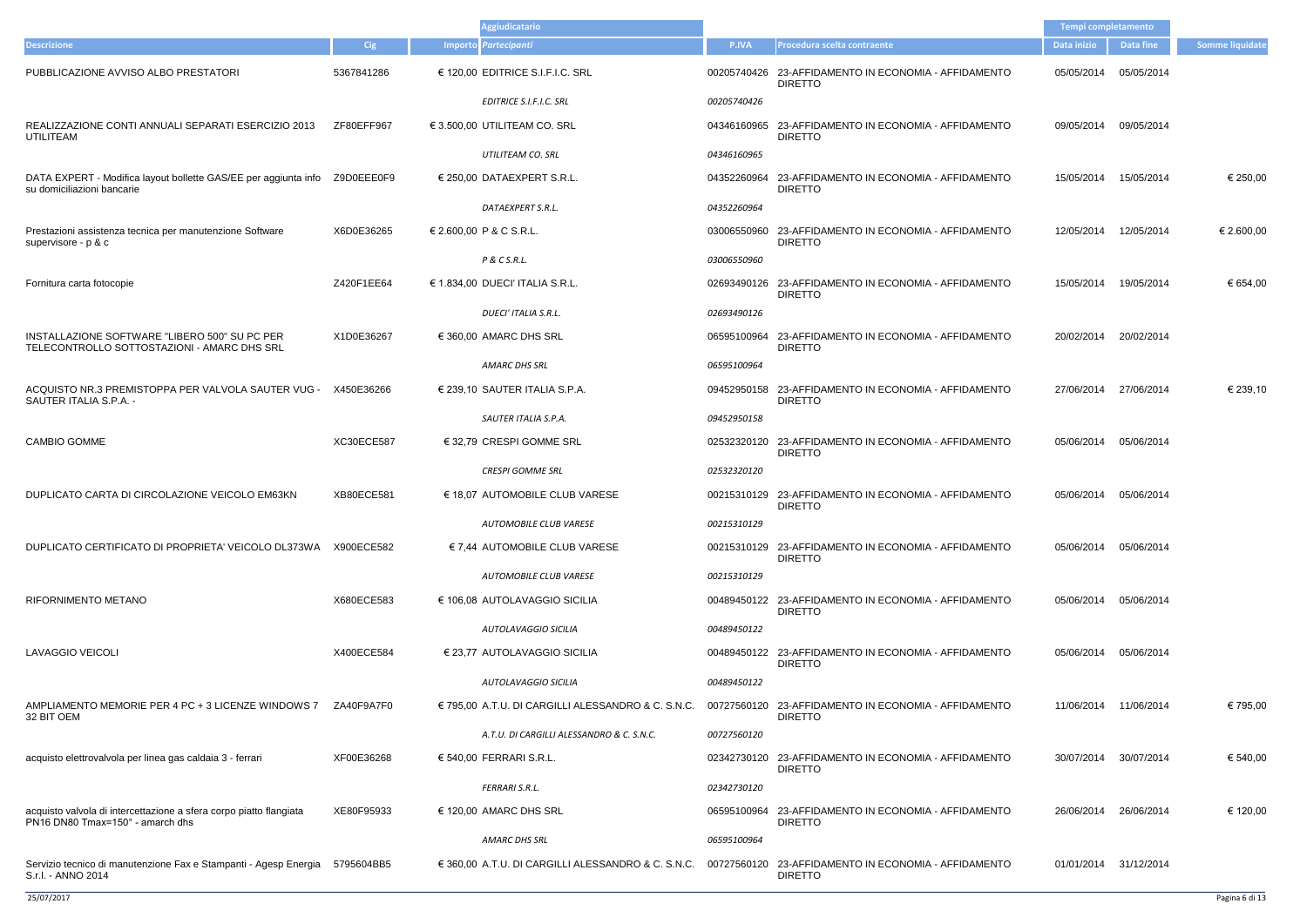|                                                                                                                        |            | <b>Aggiudicatario</b>                                                                                          |                                                                         |                                                                        |             |                       |                 |
|------------------------------------------------------------------------------------------------------------------------|------------|----------------------------------------------------------------------------------------------------------------|-------------------------------------------------------------------------|------------------------------------------------------------------------|-------------|-----------------------|-----------------|
| <b>Descrizione</b>                                                                                                     | Cig        | Importo Partecipanti                                                                                           | P.IVA                                                                   | <b>Procedura scelta contraente</b>                                     | Data inizio | Data fine             | Somme liquidate |
|                                                                                                                        |            | A.T.U. DI CARGILLI ALESSANDRO & C. S.N.C.                                                                      | 00727560120                                                             |                                                                        |             |                       |                 |
| SPLENDID CONDIZIONATORE ELLISSE HP CL. A<br>10000+10000BTU                                                             | Z520FC20CA | € 629,99 MEDIAMARKET SPA                                                                                       |                                                                         | 02630120166 23-AFFIDAMENTO IN ECONOMIA - AFFIDAMENTO<br><b>DIRETTO</b> | 30/06/2014  | 30/06/2014            |                 |
|                                                                                                                        |            | <b>MEDIAMARKET SPA</b>                                                                                         | 02630120166                                                             |                                                                        |             |                       |                 |
| N. 1 PC ACER PER UFFICIO COMMERCIALE                                                                                   | ZB20FC06B3 | € 513,54 SOLUZIONE INFORMATICA S.R.L.                                                                          |                                                                         | 01511090126 23-AFFIDAMENTO IN ECONOMIA - AFFIDAMENTO<br><b>DIRETTO</b> | 30/06/2014  | 09/07/2014            | € 513,54        |
|                                                                                                                        |            | A.T.U. DI CARGILLI A. & C. SNC<br>SOLUZIONE INFORMATICA S.R.L.                                                 | 00727560120<br>01511090126                                              |                                                                        |             |                       |                 |
| ACQUISTO CESTELLI FILTRANTI IN ACCIAIO INOX PER FILTRI<br>AMARC DHS DN80 - AMARC DHS SRL                               | XC00F95934 | $\in$ 200,00 AMARC DHS SRL                                                                                     |                                                                         | 06595100964 23-AFFIDAMENTO IN ECONOMIA - AFFIDAMENTO<br><b>DIRETTO</b> | 08/07/2014  | 08/07/2014            | € 200,00        |
|                                                                                                                        |            | <b>AMARC DHS SRL</b>                                                                                           | 06595100964                                                             |                                                                        |             |                       |                 |
| acquisto batteria di alimentazione per misuratore Siemens mod.<br>UH50 - amarc                                         | X700F95936 | $\in$ 30,00 AMARC DHS SRL                                                                                      |                                                                         | 06595100964 23-AFFIDAMENTO IN ECONOMIA - AFFIDAMENTO<br><b>DIRETTO</b> | 08/07/2014  | 08/07/2014            | € 30,00         |
|                                                                                                                        |            | AMARC DHS SRL                                                                                                  | 06595100964                                                             |                                                                        |             |                       |                 |
| CANONE ANNUALE CASELLA PEC                                                                                             | ZD91013FC9 | $\in$ 180,00 BF FORNITURE UFFICIO SRL                                                                          |                                                                         | 02429210129 23-AFFIDAMENTO IN ECONOMIA - AFFIDAMENTO<br><b>DIRETTO</b> | 10/07/2014  | 09/07/2015            |                 |
|                                                                                                                        |            | <b>BF FORNITURE UFFICIO SRL</b>                                                                                | 02429210129                                                             |                                                                        |             |                       |                 |
| MANUTENZIONE ORDINARIA ANALIZZATORI COGE - FER<br><b>STRUMENTI SRL</b>                                                 | X980F95935 | € 8.100,00 FER STRUMENTI S.R.L.                                                                                |                                                                         | 12277660150 23-AFFIDAMENTO IN ECONOMIA - AFFIDAMENTO<br><b>DIRETTO</b> | 10/07/2014  | 31/12/2015            | € 8.100,00      |
|                                                                                                                        |            | <b>FER STRUMENTI S.R.L.</b>                                                                                    | 12277660150                                                             |                                                                        |             |                       |                 |
| LAVAGGIO VEICOLI                                                                                                       | X7D0FDB491 | € 7,38 AUTOLAVAGGIO SICILIA                                                                                    |                                                                         | 00489450122 23-AFFIDAMENTO IN ECONOMIA - AFFIDAMENTO<br><b>DIRETTO</b> | 16/07/2014  | 16/07/2014            |                 |
|                                                                                                                        |            | AUTOLAVAGGIO SICILIA                                                                                           | 00489450122                                                             |                                                                        |             |                       |                 |
| <b>RIFORNIMENTO METANO</b>                                                                                             | X550FDB492 | € 31,58 AUTOLAVAGGIO SICILIA                                                                                   |                                                                         | 00489450122 23-AFFIDAMENTO IN ECONOMIA - AFFIDAMENTO<br><b>DIRETTO</b> | 16/07/2014  | 16/07/2014            |                 |
|                                                                                                                        |            | AUTOLAVAGGIO SICILIA                                                                                           | 00489450122                                                             |                                                                        |             |                       |                 |
| CONSULENZA ED ASSISTENZA LEGALE AVV.TO TROTTI<br><b>SUSANNA</b>                                                        | Z13101A06E | € 35.000.00 TROTTI AVV.SUSANNA                                                                                 |                                                                         | 03092800121 23-AFFIDAMENTO IN ECONOMIA - AFFIDAMENTO<br><b>DIRETTO</b> |             | 16/07/2014 31/12/2014 |                 |
|                                                                                                                        |            | TROTTI AVV.SUSANNA                                                                                             | 03092800121                                                             |                                                                        |             |                       |                 |
| AMPLIAMENTO CENTRALE DI COGENERAZIONE E<br>TELERISCALDAMENTO-LINEA 1-AGESP ENERGIA-COMUNE DI<br><b>BUSTO ARSIZIO</b>   | 556363265D | € 1.288.532,45 GEMMO S.P.A.                                                                                    |                                                                         | 03214610242 03-PROCEDURA NEGOZIATA PREVIA PUBBLICAZIONE<br>DEL BANDO   |             | 22/04/2014 31/12/2015 | € 924.953,58    |
|                                                                                                                        |            | GEMMO S.P.A.<br>EUROPOWER S.P.A.<br>ALPIO INTEC VERONA S.P.A.<br>AB IMPIANTI S.R.L.<br>CPL CONCORDIA Soc.Coop. | 03214610242<br>04403600150<br>03732010230<br>01895490983<br>00154950364 |                                                                        |             |                       |                 |
| Installazione sotto-centrali di utenza 2014 - termoidraulica mara                                                      | X200F95938 | € 39.500,00 TERMOIDRAULICA MARA DI MARA MARCO                                                                  |                                                                         | 00095360129 23-AFFIDAMENTO IN ECONOMIA - AFFIDAMENTO<br><b>DIRETTO</b> | 04/08/2014  | 28/02/2017            | € 18.746,81     |
|                                                                                                                        |            | TERMOIDRAULICA MARA DI MARA MARCO                                                                              | 00095360129                                                             |                                                                        |             |                       |                 |
| INTERVENTI PER VERIFICA BIENNALE ADEMPIMENTI<br>D.P.R.30/04/1999 N.162 (art.13) - SICIT S.R.L.                         | XA30F9593B | € 140,00 SICIT S.R.L.                                                                                          |                                                                         | 12975730156 23-AFFIDAMENTO IN ECONOMIA - AFFIDAMENTO<br><b>DIRETTO</b> | 25/07/2014  | 25/07/2014            | € 140,00        |
|                                                                                                                        |            | SICIT S.R.L.                                                                                                   | 12975730156                                                             |                                                                        |             |                       |                 |
| COPRITOPPA MICROFONO SELETTIVO BANCOMAT -<br>RIPOSIZIONATA E FATTO PROVE DI FUNZIONAMENTO CON<br><b>ESITO POSITIVO</b> | X760FBB1E5 | € 120,00 SISTEL DATA S.R.L.                                                                                    |                                                                         | 01327770127 23-AFFIDAMENTO IN ECONOMIA - AFFIDAMENTO<br><b>DIRETTO</b> | 24/07/2014  | 24/07/2014            |                 |
|                                                                                                                        |            | SISTEL DATA S.R.L.                                                                                             | 01327770127                                                             |                                                                        |             |                       |                 |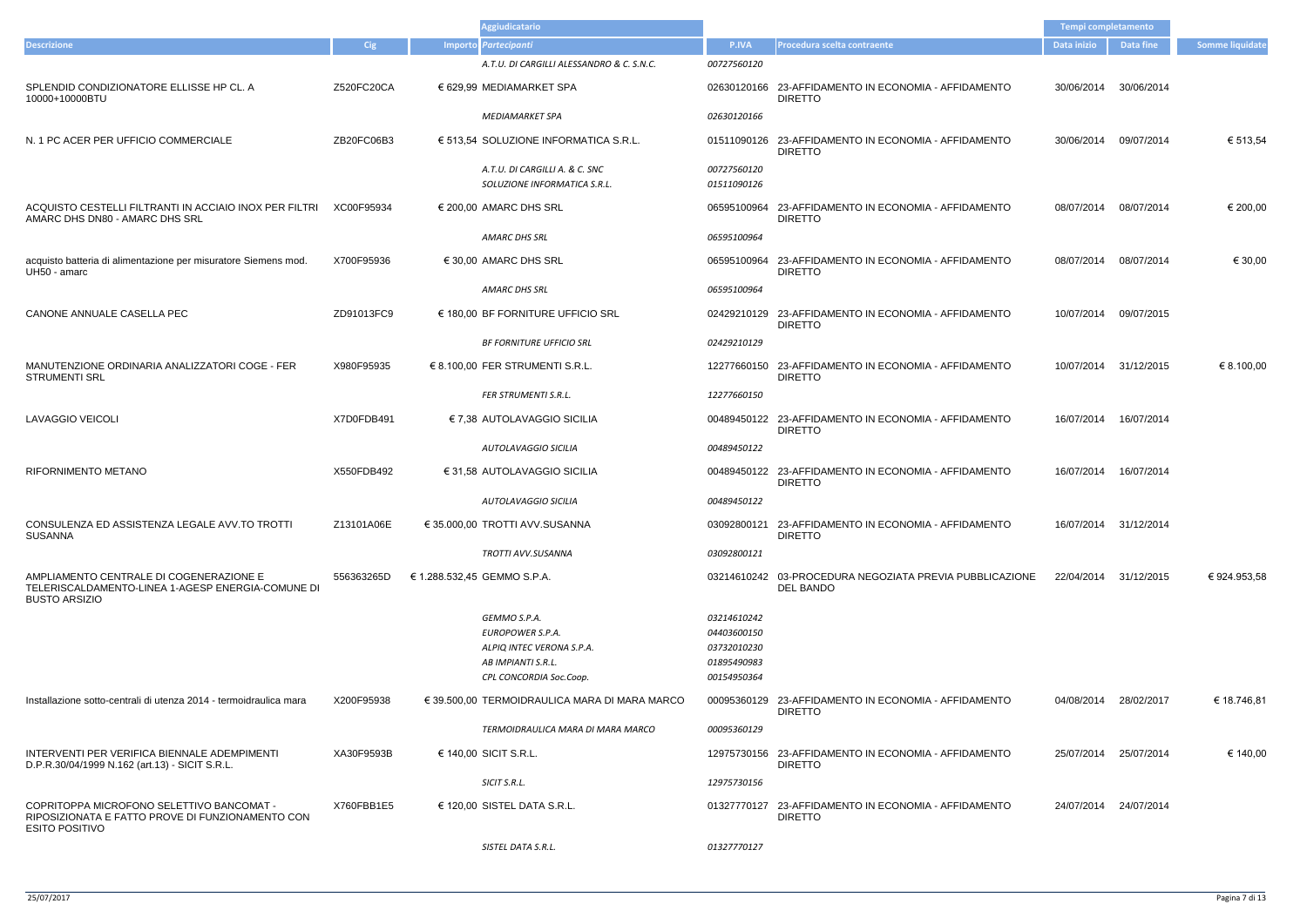|                                                                                                                                |            | <b>Aggiudicatario</b>                                                              |                            |                                                                        | Tempi completamento   |                       |                        |
|--------------------------------------------------------------------------------------------------------------------------------|------------|------------------------------------------------------------------------------------|----------------------------|------------------------------------------------------------------------|-----------------------|-----------------------|------------------------|
| <b>Descrizione</b>                                                                                                             | <b>Cig</b> | Importo Partecipanti                                                               | P.IVA                      | Procedura scelta contraente                                            | Data inizio           | Data fine             | <b>Somme liquidate</b> |
| SERVIZIO DI MANUTENZIONE ORDINARIA E STRAORDINARIA<br>ATTREZZATURE ANTINCENDIO - 10.06.14 - 30.11.14                           | X9E0FBB1E4 | € 522,05 METEOR S.R.L.                                                             |                            | 02727800126 23-AFFIDAMENTO IN ECONOMIA - AFFIDAMENTO<br><b>DIRETTO</b> | 10/06/2014            | 30/11/2014            | €430,82                |
|                                                                                                                                |            | METEOR S.R.L.                                                                      | 02727800126                |                                                                        |                       |                       |                        |
| Modifica impianto distribuzione aria - Piano Terra Agesp Point                                                                 | 5814664C84 | € 3.100,00 COANDA S.R.L.                                                           |                            | 07397330965 23-AFFIDAMENTO IN ECONOMIA - AFFIDAMENTO<br><b>DIRETTO</b> | 24/07/2014            | 30/07/2014            | € 3.100,00             |
|                                                                                                                                |            | COANDA S.R.L.                                                                      | 07397330965                |                                                                        |                       |                       |                        |
| acquisto 5 blocchi per compilazione, in triplice copia, del "controllo<br>di efficienza energetico tipo 3"                     | XCB0F9593A | € 75,00 TIPOLITOGRAFIA BANDA                                                       |                            | 01871990121 23-AFFIDAMENTO IN ECONOMIA - AFFIDAMENTO<br><b>DIRETTO</b> | 08/01/2015            | 08/01/2015            | € 201,00               |
|                                                                                                                                |            | TIPOLITOGRAFIA BANDA                                                               | 01871990121                |                                                                        |                       |                       |                        |
| acquisto componenti per collegamento sottostazione 800kW -<br>amarc dhs                                                        | X7B0F9593C | € 650,00 AMARC DHS SRL                                                             |                            | 06595100964 23-AFFIDAMENTO IN ECONOMIA - AFFIDAMENTO<br><b>DIRETTO</b> | 17/07/2014            | 17/07/2014            | € 650,00               |
|                                                                                                                                |            | <b>AMARC DHS SRL</b>                                                               | 06595100964                |                                                                        |                       |                       |                        |
| revisione analizzatori caldaia 2 sme - fer strumenti                                                                           | X530F9593D | € 5.300,00 FER STRUMENTI S.R.L.                                                    |                            | 12277660150 23-AFFIDAMENTO IN ECONOMIA - AFFIDAMENTO<br><b>DIRETTO</b> | 21/07/2014            | 23/09/2014            | € 5.300,00             |
|                                                                                                                                |            | FER STRUMENTI S.R.L.                                                               | 12277660150                |                                                                        |                       |                       |                        |
| <b>RIFORNIMENTO METANO</b>                                                                                                     | X600FDB498 | € 6,00 AUTOLAVAGGIO SICILIA                                                        |                            | 00489450122 23-AFFIDAMENTO IN ECONOMIA - AFFIDAMENTO<br><b>DIRETTO</b> | 30/06/2014            | 30/06/2014            |                        |
|                                                                                                                                |            | AUTOLAVAGGIO SICILIA                                                               | 00489450122                |                                                                        |                       |                       |                        |
| Modifica impianto di distribuzione aria c/o Agesp Point                                                                        | X4E0FBB1E6 | € 250,00 COANDA S.R.L.                                                             |                            | 07397330965 23-AFFIDAMENTO IN ECONOMIA - AFFIDAMENTO<br><b>DIRETTO</b> | 29/07/2014            | 29/07/2014            | € 250,00               |
|                                                                                                                                |            | COANDA S.R.L.                                                                      | 07397330965                |                                                                        |                       |                       |                        |
| <b>LAVAGGIO VEICOLI</b>                                                                                                        | X880FDB497 | € 15,73 AUTOLAVAGGIO SICILIA                                                       |                            | 00489450122 23-AFFIDAMENTO IN ECONOMIA - AFFIDAMENTO<br><b>DIRETTO</b> | 06/05/2014            | 06/05/2014            |                        |
|                                                                                                                                |            | AUTOLAVAGGIO SICILIA                                                               | 00489450122                |                                                                        |                       |                       |                        |
| FORNITURA ED INSTALLAZIONE SISTEMA MONITORAGGIO<br>EMISSIONI PER CALDAIA 3 E COGE 2 - CENTRALE TERMICA<br><b>BUSTO ARSIZIO</b> | 5756023471 | € 95.000,00 SOLWARE S.R.L.                                                         |                            | 02323690137 08-AFFIDAMENTO IN ECONOMIA - COTTIMO<br><b>FIDUCIARIO</b>  | 07/10/2014            | 31/12/2015            | € 85.500,00            |
|                                                                                                                                |            | <b>FER STRUMENTI S.R.L.</b><br>SOLWARE S.R.L.                                      | 12277660150<br>02323690137 |                                                                        |                       |                       |                        |
|                                                                                                                                |            |                                                                                    |                            |                                                                        |                       |                       | € 39.462.95            |
| acquisto materiale vario per tubazione teleriscaldamento busto<br>arsizio - logstor                                            | X480F95937 | € 39.462,56 LOGSTOR ITALIA S.R.L.                                                  |                            | 12869560156 23-AFFIDAMENTO IN ECONOMIA - AFFIDAMENTO<br><b>DIRETTO</b> | 14/08/2014            | 01/08/2014            |                        |
|                                                                                                                                |            | <b>LOGSTOR ITALIA S.R.L.</b>                                                       | 12869560156                |                                                                        |                       |                       |                        |
| Installazione sotto-centrali di utenza 2014 - 3G SOCGESCA                                                                      | XF30F95939 | $\epsilon$ 39.500,00 TRE G SOGESCA SRL                                             |                            | 00680980125 23-AFFIDAMENTO IN ECONOMIA - AFFIDAMENTO<br><b>DIRETTO</b> | 07/08/2014            | 28/02/2017            |                        |
|                                                                                                                                |            | TRE G SOGESCA SRL                                                                  | 00680980125                |                                                                        |                       |                       |                        |
| DIRITTI COMPETENZE PROFESSIONALI / GIAVINI                                                                                     | ZF00FFB012 | $\in$ 239,20 BAGGIO ELISABETTA AVV.                                                |                            | 02921090128 23-AFFIDAMENTO IN ECONOMIA - AFFIDAMENTO<br><b>DIRETTO</b> | 28/08/2014            | 28/08/2014            |                        |
|                                                                                                                                |            | <b>BAGGIO ELISABETTA AVV.</b>                                                      | 02921090128                |                                                                        |                       |                       |                        |
| installazione modulo differenziale                                                                                             | X2B0F9593E | € 110,00 ELCOS SRL                                                                 |                            | 01084730199 23-AFFIDAMENTO IN ECONOMIA - AFFIDAMENTO<br><b>DIRETTO</b> |                       | 17/07/2014 17/07/2014 |                        |
|                                                                                                                                |            | <b>ELCOS SRL</b>                                                                   | 01084730199                |                                                                        |                       |                       |                        |
| interventi tecnici caldaia 2 centrale termica - ngs                                                                            | X030F9593F | $\epsilon$ 892,20 NEW GENERATION SERVICES S.N.C. DI<br><b>BOLOGNA &amp; PIPINO</b> |                            | 09643310015 23-AFFIDAMENTO IN ECONOMIA - AFFIDAMENTO<br><b>DIRETTO</b> | 25/07/2014            | 25/07/2014            | € 892,20               |
|                                                                                                                                |            | NEW GENERATION SERVICES S.N.C. DI BOLOGNA & PI                                     | 09643310015                |                                                                        |                       |                       |                        |
| PROGETTAZIONE E GESTIONE PIANO FORMATIVO<br><b>FONDIRIGENTI</b>                                                                | ZAE106BFEA | € 302,40 ALBAREI S.A.S.                                                            |                            | 07820850969 23-AFFIDAMENTO IN ECONOMIA - AFFIDAMENTO<br><b>DIRETTO</b> | 01/09/2014 01/09/2014 |                       |                        |
|                                                                                                                                |            | ALBAREI S.A.S.                                                                     | 07820850969                |                                                                        |                       |                       |                        |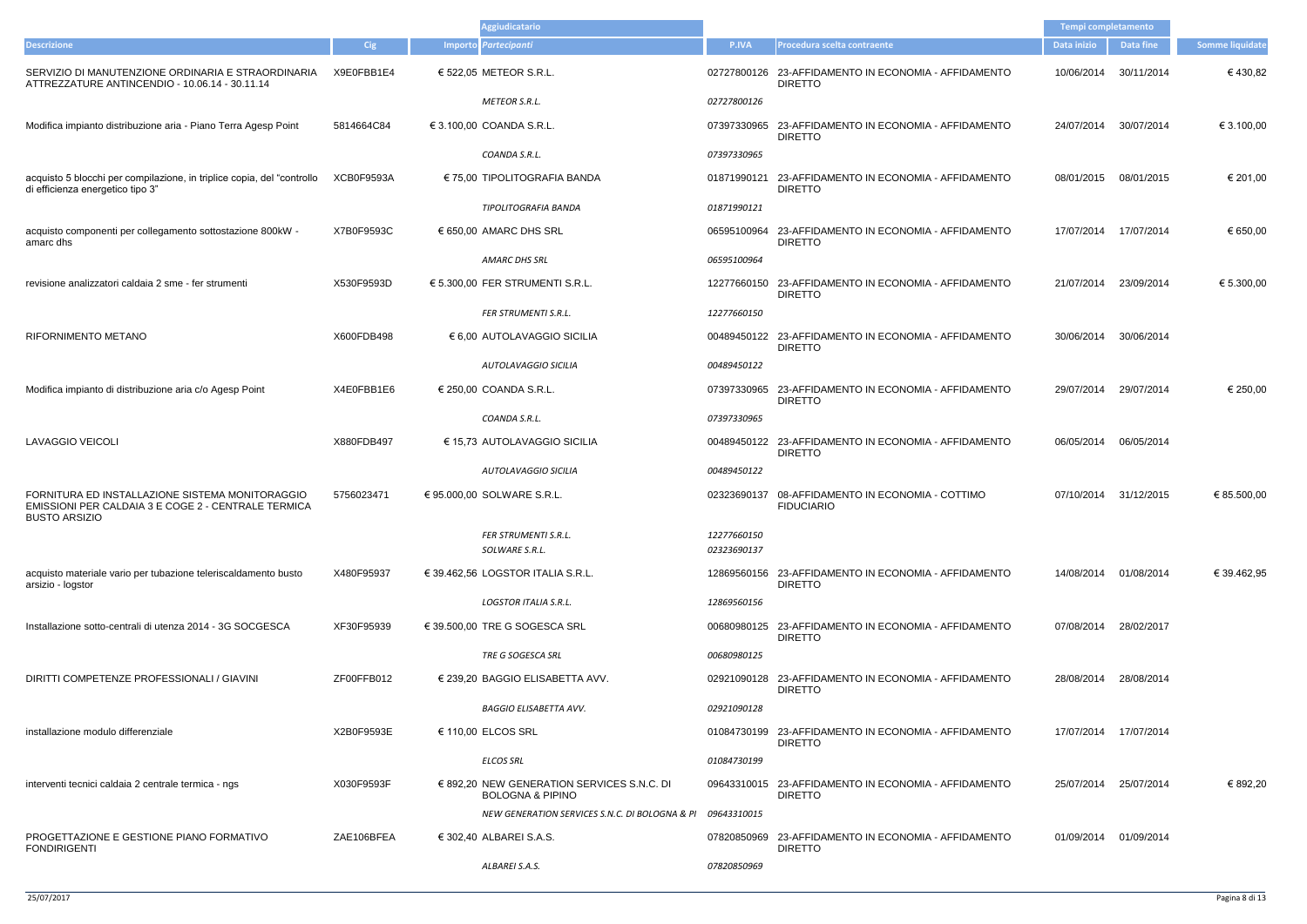|                                                                                                               |            | <b>Aggiudicatario</b>                     |             |                                                                        | Tempi completamento |                       |                        |
|---------------------------------------------------------------------------------------------------------------|------------|-------------------------------------------|-------------|------------------------------------------------------------------------|---------------------|-----------------------|------------------------|
| <b>Descrizione</b>                                                                                            | Cig        | Importo Partecipanti                      | P.IVA       | Procedura scelta contraente                                            | Data inizio         | <b>Data fine</b>      | <b>Somme liquidate</b> |
| PROGETTAZIONE E GESTIONE PIANO FORMATIVO<br><b>FONDIMPRESA</b>                                                | Z9B106BFB2 | € 196,00 ALBAREI S.A.S.                   |             | 07820850969 23-AFFIDAMENTO IN ECONOMIA - AFFIDAMENTO<br><b>DIRETTO</b> | 01/09/2014          | 01/09/2014            |                        |
|                                                                                                               |            | ALBAREI S.A.S.                            | 07820850969 |                                                                        |                     |                       |                        |
| Manutenzione annuale impianto montacarichi c/o centrale di<br>cogenerazione TLR via M. Polo                   | X540DF6FA8 | € 588,00 AMCA ELEVATORI S.R.L.            |             | 01372240125 23-AFFIDAMENTO IN ECONOMIA - AFFIDAMENTO<br><b>DIRETTO</b> | 01/12/2014          | 31/12/2014            | € 588,00               |
|                                                                                                               |            | AMCA ELEVATORI S.R.L.                     | 01372240125 |                                                                        |                     |                       |                        |
| Opere di impermeabilizzazione pozzo di via Magenta angolo via M. X28103D6EB<br>Polo - GARA                    |            | € 24.659,67 MI.DO. S.R.L.                 |             | 02547300125 23-AFFIDAMENTO IN ECONOMIA - AFFIDAMENTO<br><b>DIRETTO</b> | 27/08/2014          | 30/09/2014            | € 24.360,79            |
|                                                                                                               |            | MI.DO. S.R.L.                             | 02547300125 |                                                                        |                     |                       |                        |
| INTERVENTO TECNICO IN REPERIBILITA' PER SISTEMA<br>ALLARME AGESP POINT                                        | Z7910A0899 | € 155,00 SISTEL DATA S.R.L.               |             | 01327770127 23-AFFIDAMENTO IN ECONOMIA - AFFIDAMENTO<br><b>DIRETTO</b> | 11/09/2014          | 11/09/2014            |                        |
|                                                                                                               |            | SISTEL DATA S.R.L.                        | 01327770127 |                                                                        |                     |                       |                        |
| AGESP ENERGIA/ CARACCIOLO                                                                                     | Z1210B7DD9 | €4.186,00 BAGGIO ELISABETTA AVV.          |             | 02921090128 23-AFFIDAMENTO IN ECONOMIA - AFFIDAMENTO<br><b>DIRETTO</b> | 12/09/2014          | 12/09/2014            |                        |
|                                                                                                               |            | <b>BAGGIO ELISABETTA AVV.</b>             | 02921090128 |                                                                        |                     |                       |                        |
| DIRITTU SU TASSA CIRCOLAZIONE GIUGNO 2014                                                                     | X1F0FDB4B9 | € 2,11 AUTOMOBILE CLUB VARESE             |             | 00215310129 23-AFFIDAMENTO IN ECONOMIA - AFFIDAMENTO<br><b>DIRETTO</b> | 15/09/2014          | 15/09/2014            |                        |
|                                                                                                               |            | AUTOMOBILE CLUB VARESE                    | 00215310129 |                                                                        |                     |                       |                        |
| <b>RIFORNIMENTO METANO</b>                                                                                    | X470FDB4B8 | € 11,28 AUTOLAVAGGIO SICILIA              |             | 00489450122 23-AFFIDAMENTO IN ECONOMIA - AFFIDAMENTO<br><b>DIRETTO</b> | 12/09/2014          | 12/09/2014            |                        |
|                                                                                                               |            | AUTOLAVAGGIO SICILIA                      | 00489450122 |                                                                        |                     |                       |                        |
| LAVAGGIO VEICOLO TARGATO ED988TK                                                                              | X6F0FDB4B7 | € 9,00 AUTOLAVAGGIO SICILIA               |             | 00489450122 23-AFFIDAMENTO IN ECONOMIA - AFFIDAMENTO<br><b>DIRETTO</b> | 12/09/2014          | 12/09/2014            |                        |
|                                                                                                               |            | AUTOLAVAGGIO SICILIA                      | 00489450122 |                                                                        |                     |                       |                        |
| RINNOVO ANNUALE 10 MAILBOX AGESPENERGIA.IT                                                                    | ZB910C0510 | € 250,00 QCOM S.P.A.                      |             | 02756390163 23-AFFIDAMENTO IN ECONOMIA - AFFIDAMENTO<br><b>DIRETTO</b> |                     | 18/09/2014 17/09/2015 |                        |
|                                                                                                               |            | QCOM S.P.A.                               | 02756390163 |                                                                        |                     |                       |                        |
| COMPENSO AVV. TO MASSIMO CANEVA PER INCARICO<br>ASSISTENZA E CONSULENZA CONTRO AGENZIA DELLE<br><b>DOGANE</b> | ZAC10CB7ED | € 15.600,00 CANEVA MASSIMO AVV.           |             | 03846990269 23-AFFIDAMENTO IN ECONOMIA - AFFIDAMENTO<br><b>DIRETTO</b> |                     | 24/09/2014 24/09/2014 |                        |
|                                                                                                               |            | CANEVA MASSIMO AVV.                       | 03846990269 |                                                                        |                     |                       |                        |
| AVV.TO ALBERTO BALESTRI PER SALDO DOMICILIAZIONE<br>PIGNORAMENTO PROGRES S.R.L.                               | Z8210D9013 | € 1.418,56 ST.LEGALE AVV.ALBERTO BALESTRI |             | 00728720368 23-AFFIDAMENTO IN ECONOMIA - AFFIDAMENTO<br><b>DIRETTO</b> |                     | 24/09/2014 24/09/2014 |                        |
|                                                                                                               |            | ST.LEGALE AVV.ALBERTO BALESTRI            | 00728720368 |                                                                        |                     |                       |                        |
| RINNOVO AUTOMATICO 10 MAILBOX + REGISTRAZIONE<br>DOMINIO AGESPENERGIA.IT                                      | ZDB10DD81B | € 310,00 QCOM S.P.A.                      |             | 02756390163 23-AFFIDAMENTO IN ECONOMIA - AFFIDAMENTO<br><b>DIRETTO</b> | 24/09/2014          | 23/09/2015            |                        |
|                                                                                                               |            | QCOM S.P.A.                               | 02756390163 |                                                                        |                     |                       |                        |
| Fornitura di n. 5 piantane per estintori situati c/o Agesp Point                                              | X260FBB1E7 | € 127,35 METEOR S.R.L.                    |             | 02727800126 23-AFFIDAMENTO IN ECONOMIA - AFFIDAMENTO<br><b>DIRETTO</b> |                     | 24/09/2014 24/09/2014 |                        |
|                                                                                                               |            | <b>METEOR S.R.L.</b>                      | 02727800126 |                                                                        |                     |                       |                        |
| <b>RIFORNIMENTO METANO</b>                                                                                    | X3510C5047 | € 37,53 AUTOLAVAGGIO SICILIA              |             | 00489450122 23-AFFIDAMENTO IN ECONOMIA - AFFIDAMENTO<br><b>DIRETTO</b> |                     | 24/09/2014 24/09/2014 |                        |
|                                                                                                               |            | AUTOLAVAGGIO SICILIA                      | 00489450122 |                                                                        |                     |                       |                        |
| ACQUISTO SCAMBIATORI DI CALORE E MISURATORE AD<br>ULTRASUONI - AMARCH DHS                                     | X5710ADEFB | € 1.827,00 AMARC DHS SRL                  |             | 06595100964 23-AFFIDAMENTO IN ECONOMIA - AFFIDAMENTO<br><b>DIRETTO</b> |                     | 17/09/2014 17/09/2014 | € 1.827,00             |
|                                                                                                               |            | AMARC DHS SRL                             | 06595100964 |                                                                        |                     |                       |                        |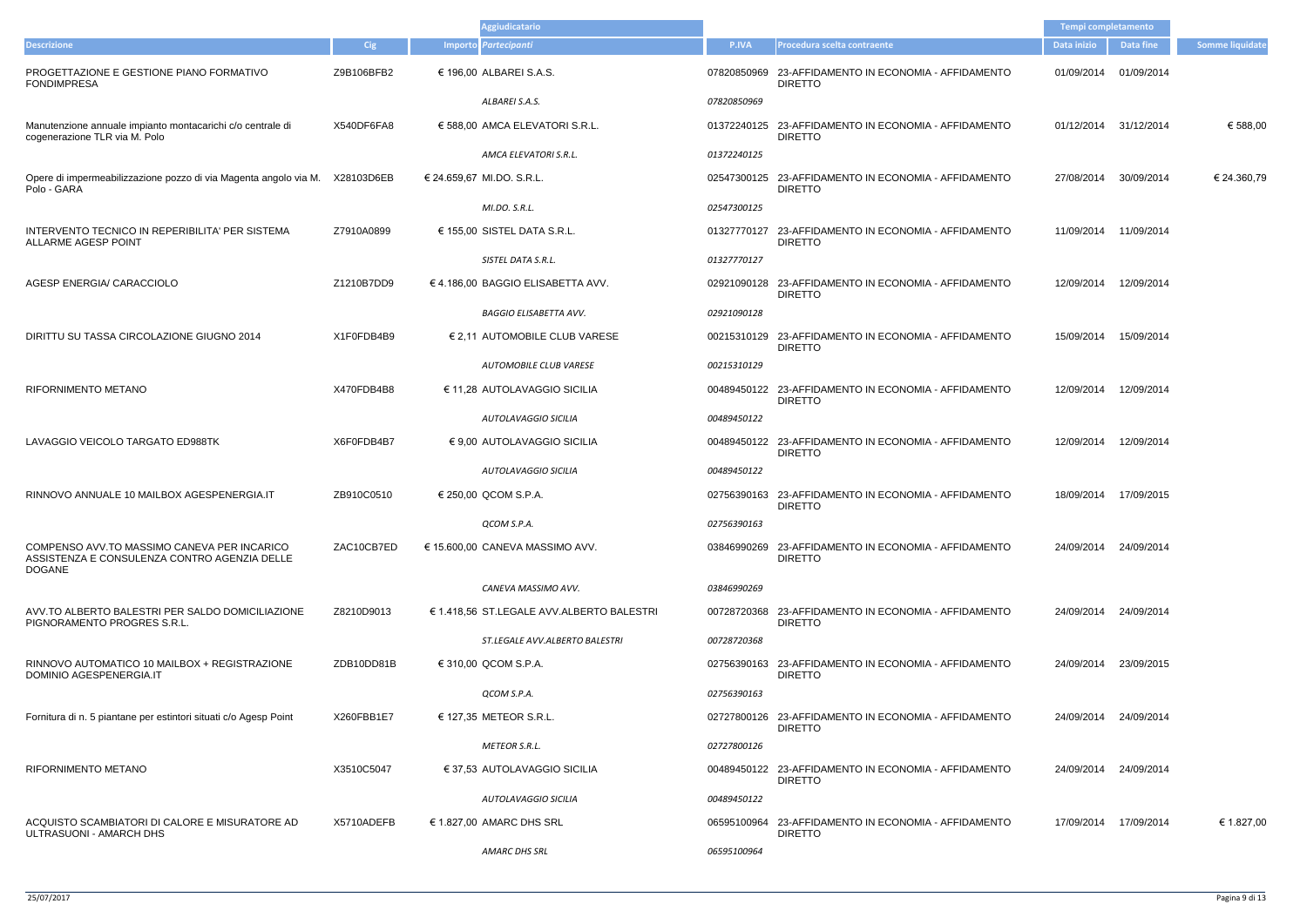|                                                                                                                                    |            | Aggiudicatario                                                            |             |                                                                        | <b>Tempi completamento</b> |                  |                        |
|------------------------------------------------------------------------------------------------------------------------------------|------------|---------------------------------------------------------------------------|-------------|------------------------------------------------------------------------|----------------------------|------------------|------------------------|
| <b>Descrizione</b>                                                                                                                 | Cig        | Importo Partecipanti                                                      | P.IVA       | Procedura scelta contraente                                            | Data inizio                | <b>Data fine</b> | <b>Somme liquidate</b> |
| intervento tecnico caldaia 2 centrale termica Busto a. - ngs                                                                       | X2F10ADEFC | € 626,00 NEW GENERATION SERVICES S.N.C. DI<br><b>BOLOGNA &amp; PIPINO</b> |             | 09643310015 23-AFFIDAMENTO IN ECONOMIA - AFFIDAMENTO<br><b>DIRETTO</b> | 31/10/2014                 | 31/10/2014       | € 626,00               |
|                                                                                                                                    |            | NEW GENERATION SERVICES S.N.C. DI BOLOGNA & PI 09643310015                |             |                                                                        |                            |                  |                        |
| sostituzione display enox nh3 coge - fer strumenti                                                                                 | XA710ADEF9 | € 720,00 FER STRUMENTI S.R.L.                                             |             | 12277660150 23-AFFIDAMENTO IN ECONOMIA - AFFIDAMENTO<br><b>DIRETTO</b> | 24/09/2014 31/12/2014      |                  | € 720,00               |
|                                                                                                                                    |            | FER STRUMENTI S.R.L.                                                      | 12277660150 |                                                                        |                            |                  |                        |
| aggiornamento software - fer strumenti                                                                                             | X7F10ADEFA | € 450,00 FER STRUMENTI S.R.L.                                             |             | 12277660150 23-AFFIDAMENTO IN ECONOMIA - AFFIDAMENTO<br><b>DIRETTO</b> | 24/09/2014 31/12/2014      |                  |                        |
|                                                                                                                                    |            | <b>FER STRUMENTI S.R.L.</b>                                               | 12277660150 |                                                                        |                            |                  |                        |
| ING. GESUALDO PER PRESTAZIONI CONSULENZIALI<br>STESURA PERIZIA GIURATA DELLA STIMA DEL DISTRIBUTORE<br>GAS METANO DI OLGIATE OLONA | Z7E10D92EB | € 2.600,00 ENGINEERING E. CONSULTING<br>ING.GIANLUCA GESUALDO             |             | 12093590151 23-AFFIDAMENTO IN ECONOMIA - AFFIDAMENTO<br><b>DIRETTO</b> | 30/09/2014                 | 30/09/2014       |                        |
|                                                                                                                                    |            | ENGINEERING E. CONSULTING ING.GIANLUCA GESUAL 12093590151                 |             |                                                                        |                            |                  |                        |
| Fornitura di n. 1 estintore a CO2 omologato EN 3-7 per AGESP<br>Point                                                              | XF90FBB1E8 | $62,04$ METEOR S.R.L.                                                     |             | 02727800126 23-AFFIDAMENTO IN ECONOMIA - AFFIDAMENTO<br><b>DIRETTO</b> | 30/09/2014                 | 30/09/2014       |                        |
|                                                                                                                                    |            | <b>METEOR S.R.L.</b>                                                      | 02727800126 |                                                                        |                            |                  |                        |
| BARDELLI CHIARA NOTAIO PER VISURE IPOTECARIE BELLANI Z3F10FBC92<br><b>SERGIO</b>                                                   |            | € 64,77 BARDELLI CHIARA D.SSA NOTAIO                                      | 02368260028 | 23-AFFIDAMENTO IN ECONOMIA - AFFIDAMENTO<br><b>DIRETTO</b>             | 03/10/2014                 | 03/10/2014       |                        |
|                                                                                                                                    |            | <b>BARDELLI CHIARA D.SSA NOTAIO</b>                                       | 02368260028 |                                                                        |                            |                  |                        |
| Integrazione ordine n. 46 del 30.01.14 fornitura quotazioni e<br>previsioni di variabili ed indicatori mercati energetici          | Z61100DCDC | € 600,00 RICERCHE INDUSTRIALI ED ENERGETICHE<br>SRL                       |             | 03275580375 23-AFFIDAMENTO IN ECONOMIA - AFFIDAMENTO<br><b>DIRETTO</b> | 03/10/2014                 | 03/10/2014       |                        |
|                                                                                                                                    |            | RICERCHE INDUSTRIALI ED ENERGETICHE SRL                                   | 03275580375 |                                                                        |                            |                  |                        |
| Fornitura poltrona manageriale per ufficio Dott.ssa Galeazzi                                                                       | XD3103D6ED | € 400,00 TACCONI & DESIGN S.R.L.                                          |             | 02015810126 23-AFFIDAMENTO IN ECONOMIA - AFFIDAMENTO<br><b>DIRETTO</b> | 08/10/2014                 | 08/10/2014       | € 250,00               |
|                                                                                                                                    |            | TACCONI & DESIGN S.R.L.                                                   | 02015810126 |                                                                        |                            |                  |                        |
| Adeguamento Servibanco SP800 per accettazione nuove<br>banconote 10€                                                               | Z3B113BB1A | € 500,00 SIGMA S.P.A.                                                     |             | 01590580443 23-AFFIDAMENTO IN ECONOMIA - AFFIDAMENTO<br><b>DIRETTO</b> | 21/10/2014 21/10/2014      |                  | € 500,00               |
|                                                                                                                                    |            | SIGMA S.P.A.                                                              | 01590580443 |                                                                        |                            |                  |                        |
| SPESE AVVOCATO SPADEA PER CONCILIAZIONE                                                                                            | Z5B1122FC6 | € 520,00 STUDIO LEGALE FEDELI AVV.BRUNO FEDELI                            | 02218570121 | 23-AFFIDAMENTO IN ECONOMIA - AFFIDAMENTO<br><b>DIRETTO</b>             | 21/10/2014                 | 21/10/2014       |                        |
|                                                                                                                                    |            | STUDIO LEGALE FEDELI AVV.BRUNO FEDELI                                     | 02218570121 |                                                                        |                            |                  |                        |
| CORSO FORMAZIONE PARTICOLARE AGGIUNTIVA PREPOSTI                                                                                   | Z451130A5F | $\in$ 70,00 PROJECT GROUP SRL                                             |             | 03496660170 23-AFFIDAMENTO IN ECONOMIA - AFFIDAMENTO<br><b>DIRETTO</b> | 21/10/2014                 | 21/10/2014       |                        |
|                                                                                                                                    |            | <b>PROJECT GROUP SRL</b>                                                  | 03496660170 |                                                                        |                            |                  |                        |
| COMPETENZE PROFESSIONALI GIUDIZIO PRIMO GRADO /<br><b>SPADEA</b>                                                                   | ZE4112C188 | € 2.990,00 BAGGIO ELISABETTA AVV.                                         |             | 02921090128 23-AFFIDAMENTO IN ECONOMIA - AFFIDAMENTO<br><b>DIRETTO</b> | 21/10/2014                 | 21/10/2014       |                        |
|                                                                                                                                    |            | <b>BAGGIO ELISABETTA AVV.</b>                                             | 02921090128 |                                                                        |                            |                  |                        |
| DOTT. MARIO ANACLERIO PER INCARICO TRASPARENZA                                                                                     | Z981129584 | € 2.000,00 MARIO FRANCESCO ANACLERIO                                      |             | 13053930155 23-AFFIDAMENTO IN ECONOMIA - AFFIDAMENTO<br><b>DIRETTO</b> | 21/10/2014                 | 21/10/2014       | € 2.232,88             |
|                                                                                                                                    |            | MARIO FRANCESCO ANACLERIO                                                 | 13053930155 |                                                                        |                            |                  |                        |
| DOTT. MARIO ANACLERIO PER COMPENSO INCARICO<br>MONOCRATICO ODV                                                                     | ZAD11295E4 | € 5.000,00 MARIO FRANCESCO ANACLERIO                                      |             | 13053930155 23-AFFIDAMENTO IN ECONOMIA - AFFIDAMENTO<br><b>DIRETTO</b> | 21/10/2014                 | 21/10/2014       |                        |
|                                                                                                                                    |            | MARIO FRANCESCO ANACLERIO                                                 | 13053930155 |                                                                        |                            |                  |                        |
| progettazione interventi di consolidamento soletta primo piano e<br>centrale                                                       | XDA10ADEFE | $\in$ 2.496,00 ING. LUCA MILANI                                           |             | 02488950128 23-AFFIDAMENTO IN ECONOMIA - AFFIDAMENTO<br><b>DIRETTO</b> | 31/07/2014                 | 15/12/2014       |                        |
|                                                                                                                                    |            | <b>ING. LUCA MILANI</b>                                                   | 02488950128 |                                                                        |                            |                  |                        |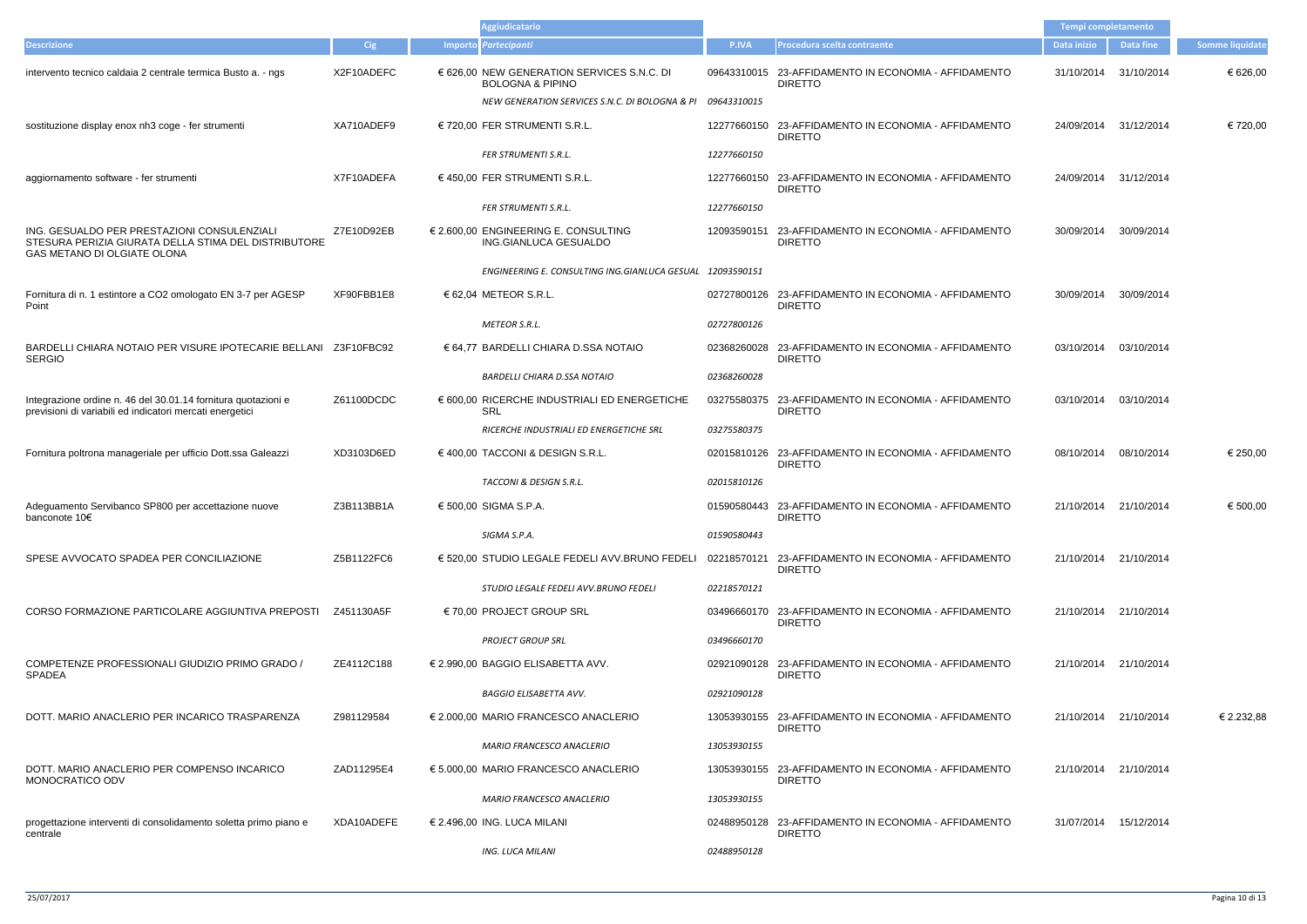|                                                                                                                                 |            | <b>Aggiudicatario</b>                                                         |                            |                                                                                                                          | Tempi completamento |                       |                        |
|---------------------------------------------------------------------------------------------------------------------------------|------------|-------------------------------------------------------------------------------|----------------------------|--------------------------------------------------------------------------------------------------------------------------|---------------------|-----------------------|------------------------|
| <b>Descrizione</b>                                                                                                              | <b>Cig</b> | Importo Partecipanti                                                          | P.IVA                      | Procedura scelta contraente                                                                                              | Data inizio         | Data fine             | <b>Somme liquidate</b> |
| ACQUISTO PIANTANE PORTAESTINTORE - BEAM S.R.L.                                                                                  | X0710ADEFD | € 104,00 BEAM S.R.L.                                                          |                            | 01557440128 23-AFFIDAMENTO IN ECONOMIA - AFFIDAMENTO<br><b>DIRETTO</b>                                                   | 26/09/2014          | 26/09/2014            |                        |
|                                                                                                                                 |            | <b>BEAM S.R.L.</b>                                                            | 01557440128                |                                                                                                                          |                     |                       |                        |
| acquisto 1 kit di misura e trasmissione della pressione - mod. AP02 XB210ADEFF                                                  |            | € 425,00 AMARC DHS SRL                                                        |                            | 06595100964 23-AFFIDAMENTO IN ECONOMIA - AFFIDAMENTO<br><b>DIRETTO</b>                                                   | 07/10/2014          | 07/10/2014            | €425,00                |
|                                                                                                                                 |            | <b>AMARC DHS SRL</b>                                                          | 06595100964                |                                                                                                                          |                     |                       |                        |
| STUDIO LEGALE PANGRAZIE PER: ATTO PRECETTO I.L.T.E.<br>S.P.A. - FALLIMENTO PRO.GRES. SRL - DECRETO INGIUNTIVO<br>ROTOSUD S.P.A. | ZEB10FBCD9 | LEGALE-COMMERCIALE                                                            |                            | € 8.073,00 AVV.ALBERTO PANGRAZI LIBERATI - STUDIO 01703050342 23-AFFIDAMENTO IN ECONOMIA - AFFIDAMENTO<br><b>DIRETTO</b> | 21/10/2014          | 21/10/2014            |                        |
|                                                                                                                                 |            | AVV.ALBERTO PANGRAZI LIBERATI - STUDIO LEGALE-C 01703050342                   |                            |                                                                                                                          |                     |                       |                        |
| Corsi di Formazione Sicurezza 2014/2015                                                                                         | Z6B1125085 | € 2.170,00 SAFETY CONTACT SRL                                                 |                            | 02615140122 23-AFFIDAMENTO IN ECONOMIA - AFFIDAMENTO<br><b>DIRETTO</b>                                                   |                     | 21/10/2014 21/10/2014 |                        |
|                                                                                                                                 |            | <b>SAFETY CONTACT SRL</b>                                                     | 02615140122                |                                                                                                                          |                     |                       |                        |
| contratto di conduzione e manutenzione impianti carva 4                                                                         | X8A10ADF00 | € 1.200,00 HYDROTHERM SRL                                                     |                            | 02452830124 23-AFFIDAMENTO IN ECONOMIA - AFFIDAMENTO<br><b>DIRETTO</b>                                                   |                     | 24/10/2014 31/12/2015 |                        |
|                                                                                                                                 |            | <b>HYDROTHERM SRL</b>                                                         | 02452830124                |                                                                                                                          |                     |                       |                        |
| Acquisto PC postazione AGESP POINT (Palumbo)                                                                                    | Z6C1159DF4 | $\epsilon$ 1.024,00 A.T.U. DI CARGILLI ALESSANDRO & C. S.N.C.                 |                            | 00727560120 23-AFFIDAMENTO IN ECONOMIA - AFFIDAMENTO<br><b>DIRETTO</b>                                                   | 24/10/2014          | 31/10/2014            | € 1.059,00             |
|                                                                                                                                 |            | A.T.U. DI CARGILLI ALESSANDRO & C. S.N.C.                                     | 00727560120                |                                                                                                                          |                     |                       |                        |
| ACQUISTO FOGLI LETTERA FORMATO A4                                                                                               | Z99115BFA7 | € 270,00 TIPOLITOGRAFIA BANDA                                                 |                            | 01871990121 23-AFFIDAMENTO IN ECONOMIA - AFFIDAMENTO<br><b>DIRETTO</b>                                                   | 24/10/2014          | 06/11/2014            |                        |
|                                                                                                                                 |            | TIPOLITOGRAFIA BANDA                                                          | 01871990121                |                                                                                                                          |                     |                       |                        |
| Integraz. ord. 2014/275 - Acquisto PC postazione AGESP POINT<br>(Palumbo)                                                       | Z6C1159DF4 | € 35,00 A.T.U. DI CARGILLI ALESSANDRO & C. S.N.C.                             |                            | 00727560120 23-AFFIDAMENTO IN ECONOMIA - AFFIDAMENTO<br><b>DIRETTO</b>                                                   | 05/11/2014          | 05/11/2014            |                        |
|                                                                                                                                 |            | A.T.U. DI CARGILLI ALESSANDRO & C. S.N.C.                                     | 00727560120                |                                                                                                                          |                     |                       |                        |
| CORSO CONDUTTORI CARRELLI ELEVATORI SEMOVENTI CON Z6C116D6B9<br>CONDUCENTE                                                      |            | € 240,00 SAFETY CONTACT SRL                                                   |                            | 02615140122 23-AFFIDAMENTO IN ECONOMIA - AFFIDAMENTO<br><b>DIRETTO</b>                                                   |                     | 05/11/2014 05/11/2014 |                        |
|                                                                                                                                 |            | <b>SAFETY CONTACT SRL</b>                                                     | 02615140122                |                                                                                                                          |                     |                       |                        |
| FORNITURA VASI E PIANTE PRESSO AGESP POINT                                                                                      | X83103D6EF | € 1.400.00 ABIES S.R.L.                                                       |                            | 03756730960 23-AFFIDAMENTO IN ECONOMIA - AFFIDAMENTO<br><b>DIRETTO</b>                                                   | 05/11/2014          | 05/11/2014            |                        |
|                                                                                                                                 |            | ABIES S.R.L.                                                                  | 03756730960                |                                                                                                                          |                     |                       |                        |
| intervento tecnico su pressostato gas dungas 0-500mbr - n g s                                                                   | X3A10ADF02 | $\in$ 435.50 NEW GENERATION SERVICES S.N.C. DI<br><b>BOLOGNA &amp; PIPINO</b> |                            | 09643310015 23-AFFIDAMENTO IN ECONOMIA - AFFIDAMENTO<br><b>DIRETTO</b>                                                   | 10/10/2014          | 10/10/2014            |                        |
|                                                                                                                                 |            | NEW GENERATION SERVICES S.N.C. DI BOLOGNA & PI 09643310015                    |                            |                                                                                                                          |                     |                       |                        |
| N 1 Flussostato a paletta mod. V4-2-U - spirax sarco                                                                            | X6210ADF01 | $\epsilon$ 633,25 SPIRAX - SARCO S.R.L.                                       |                            | 06527950585 23-AFFIDAMENTO IN ECONOMIA - AFFIDAMENTO<br><b>DIRETTO</b>                                                   |                     | 05/11/2014 31/12/2015 | € 633,25               |
|                                                                                                                                 |            | SPIRAX - SARCO S.R.L.                                                         | 06527950585                |                                                                                                                          |                     |                       |                        |
|                                                                                                                                 |            | SPIRAX - SARCO S.R.L.                                                         | 11339630151                |                                                                                                                          |                     |                       |                        |
| ACQUISTO VALVOLE A SFERA A SALDARE PN40 - DN50 -<br>AMARC DHS                                                                   | X1210ADF03 | $\epsilon$ 152,00 AMARC DHS SRL                                               |                            | 06595100964 23-AFFIDAMENTO IN ECONOMIA - AFFIDAMENTO<br><b>DIRETTO</b>                                                   | 04/11/2014          | 04/11/2014            | € 152,00               |
|                                                                                                                                 |            | AMARC DHS SRL                                                                 | 06595100964                |                                                                                                                          |                     |                       |                        |
| LAVORI DI PICCOLE ESTENSIONI ED ALLACCIAMENTI SPARSI<br>RETE TLR 2014/2015 BUSTO ARSIZIO                                        | 5764870936 | € 529.906,50 TAGLIABUE SPA                                                    |                            | 12210120155 14-PROCEDURA SELETTIVA EX ART 238 C.7, D.LGS.<br>163/2006                                                    | 04/08/2014          | 30/01/2017            | € 673.061,11           |
|                                                                                                                                 |            | SINTES S.C.A.R.L.<br>TAGLIABUE SPA                                            | 02494110121<br>12210120155 |                                                                                                                          |                     |                       |                        |
|                                                                                                                                 |            | COOPERATIVA VIRIDIA                                                           | 06369110017                |                                                                                                                          |                     |                       |                        |
|                                                                                                                                 |            | <b>CONSORZIO STABILE ESPERIA</b><br>CRISPINO S.R.L.                           | 07386801000<br>02338830124 |                                                                                                                          |                     |                       |                        |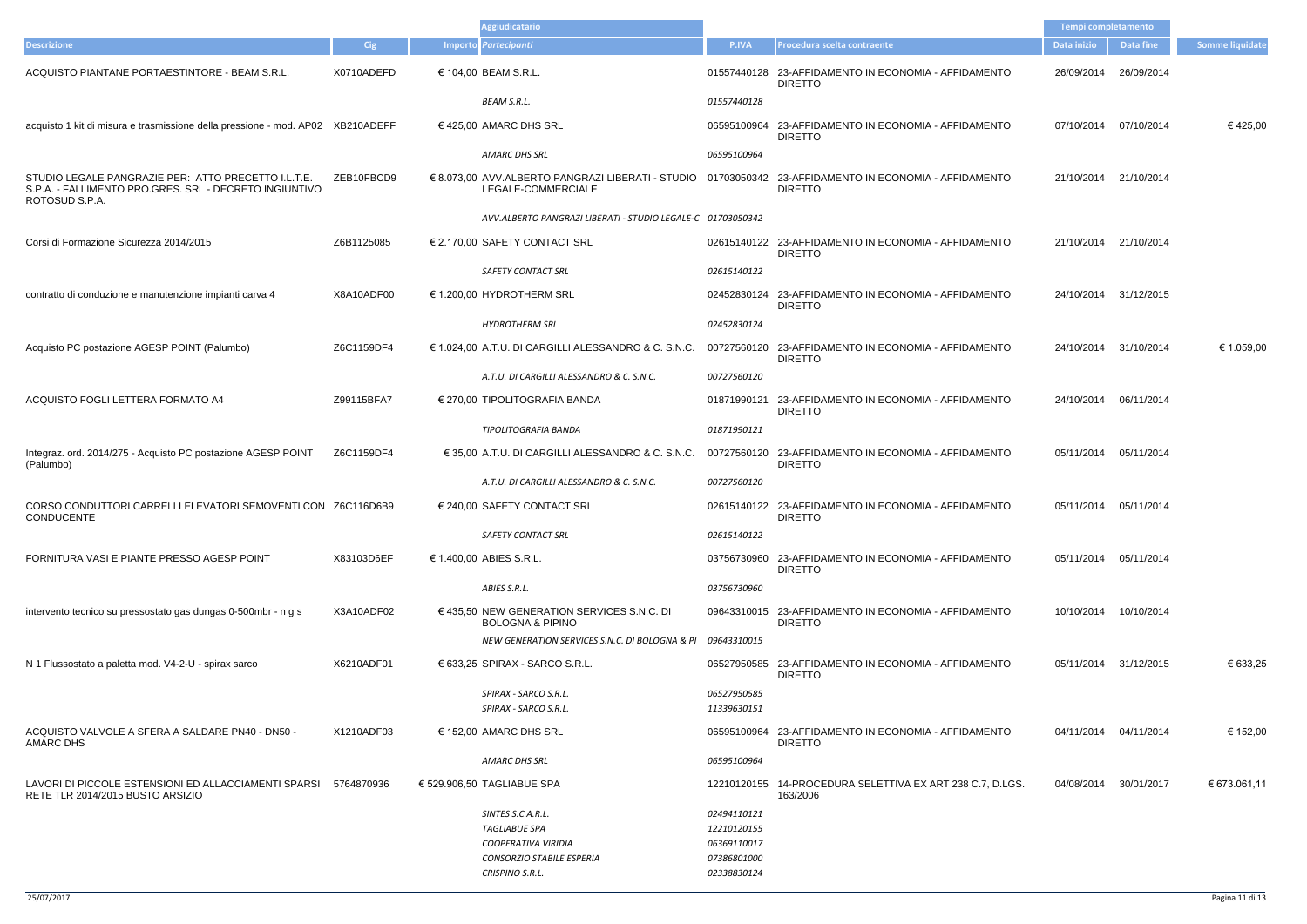|                                                                                                                                                                     |            | <b>Aggiudicatario</b>                       |             |                                                                        | Tempi completamento |                        |                        |
|---------------------------------------------------------------------------------------------------------------------------------------------------------------------|------------|---------------------------------------------|-------------|------------------------------------------------------------------------|---------------------|------------------------|------------------------|
| <b>Descrizione</b>                                                                                                                                                  | Cig        | Importo Partecipanti                        | P.IVA       | Procedura scelta contraente                                            | Data inizio         | <b>Data fine</b>       | <b>Somme liquidate</b> |
| ESTENSIONE GARANZIA CASELLE PEC                                                                                                                                     | ZF5117A545 | € 115,00 POSTECOM SPA                       |             | 05838841004 23-AFFIDAMENTO IN ECONOMIA - AFFIDAMENTO<br><b>DIRETTO</b> | 11/11/2014          | 10/11/2015             |                        |
|                                                                                                                                                                     |            | POSTECOM SPA                                | 05838841004 |                                                                        |                     |                        |                        |
| MANUTENZIONE AREA A VERDE PALAZZINA EX VIGILI -VIALE<br><b>PIEMONTE</b>                                                                                             | XAB103D6EE | € 841,31 ABIES S.R.L.                       |             | 03756730960 23-AFFIDAMENTO IN ECONOMIA - AFFIDAMENTO<br><b>DIRETTO</b> |                     | 11/11/2014 11/11/2014  |                        |
|                                                                                                                                                                     |            | ABIES S.R.L.                                | 03756730960 |                                                                        |                     |                        |                        |
| INTERVENTO TECNICO PER VERIFICA E RIPRISTINO LETTORE Z30118062F<br>CONTROLLO ACCESSI AGESP POINT                                                                    |            | € 112,00 ERRECI SNC DI ROSANNA ROBERTO & C. |             | 01912160122 23-AFFIDAMENTO IN ECONOMIA - AFFIDAMENTO<br><b>DIRETTO</b> |                     | 11/11/2014 11/11/2014  |                        |
|                                                                                                                                                                     |            | ERRECI SNC DI ROSANNA ROBERTO & C.          | 01912160122 |                                                                        |                     |                        |                        |
| <b>RIFORNIMENTO METANO</b>                                                                                                                                          | X2710C506D | € 17,92 AUTOLAVAGGIO SICILIA                |             | 00489450122 23-AFFIDAMENTO IN ECONOMIA - AFFIDAMENTO<br><b>DIRETTO</b> |                     | 14/11/2014  14/11/2014 |                        |
|                                                                                                                                                                     |            | AUTOLAVAGGIO SICILIA                        | 00489450122 |                                                                        |                     |                        |                        |
| ACQUISTO SOTTOSTAZIONE FONDO 100 C CON<br>CIRCOLATORE + TRASMETTITORE DI PRESSIONE 0-16 BAR -<br>AMARC DHS                                                          | XE510ADF04 | € 3.726,60 AMARC DHS SRL                    |             | 06595100964 23-AFFIDAMENTO IN ECONOMIA - AFFIDAMENTO<br><b>DIRETTO</b> |                     | 04/11/2014 04/11/2014  | € 3.726,60             |
|                                                                                                                                                                     |            | AMARC DHS SRL                               | 06595100964 |                                                                        |                     |                        |                        |
| DIRITTI SU TASSE CIRCOLAZIONE AGOSTO 2014                                                                                                                           | X6211878A6 | € 4,23 AUTOMOBILE CLUB VARESE               |             | 00215310129 23-AFFIDAMENTO IN ECONOMIA - AFFIDAMENTO<br><b>DIRETTO</b> | 14/11/2014          | 14/11/2014             |                        |
|                                                                                                                                                                     |            | AUTOMOBILE CLUB VARESE                      | 00215310129 |                                                                        |                     |                        |                        |
| aggiornamento modulistica sportello per conclusione contratti<br>gas/energia in esenzione bollo                                                                     | ZE611A43CA | € 3.500,00 UTILITEAM CO. SRL                |             | 04346160965 23-AFFIDAMENTO IN ECONOMIA - AFFIDAMENTO<br><b>DIRETTO</b> | 18/11/2014          | 18/11/2014             |                        |
|                                                                                                                                                                     |            | UTILITEAM CO. SRL                           | 04346160965 |                                                                        |                     |                        |                        |
| acquisto N. 4 Monitor ASUS, 23.6", risoluzione 1920x1080 +N. 1<br>Hard Disk SATA 3.5", 2000GB - P&C s.r.l                                                           | XBD10ADF05 | € 658,00 P & C S.R.L.                       |             | 03006550960 23-AFFIDAMENTO IN ECONOMIA - AFFIDAMENTO<br><b>DIRETTO</b> |                     | 01/12/2014 01/12/2014  |                        |
|                                                                                                                                                                     |            | P & C S.R.L.                                | 03006550960 |                                                                        |                     |                        |                        |
| acquisto Unità periferica BS-1232-10 + materiale accessorio vario                                                                                                   | X6D10ADF07 | € 11.252,10 BRANDES GMBH                    |             | 23-AFFIDAMENTO IN ECONOMIA - AFFIDAMENTO<br><b>DIRETTO</b>             |                     | 11/12/2014 11/12/2014  |                        |
|                                                                                                                                                                     |            | <b>BRANDES GMBH</b>                         | DE135122514 |                                                                        |                     |                        |                        |
| contratto di manutenzione programmata software DCS (ad<br>esaurimento importo) - P&C s.r.l.                                                                         | X9510ADF06 | € 5.000,00 P & C S.R.L.                     |             | 03006550960 23-AFFIDAMENTO IN ECONOMIA - AFFIDAMENTO<br><b>DIRETTO</b> |                     | 14/11/2014 31/12/2015  | €4.772,50              |
|                                                                                                                                                                     |            | P & C S.R.L.                                | 03006550960 |                                                                        |                     |                        |                        |
| Verifica Sistema di Protezione Generale e Sistema di Protezione<br>d'Interfaccia ai sensi della Norma CEI 0-16 presso l'impianto di<br>produzione energia elettrica | X1D10ADF09 | € 850,00 SAELETTRICA SRL                    |             | 03286970235 23-AFFIDAMENTO IN ECONOMIA - AFFIDAMENTO<br><b>DIRETTO</b> | 28/11/2014          | 28/11/2014             | € 850,00               |
|                                                                                                                                                                     |            | SAELETTRICA SRL                             | 03286970235 |                                                                        |                     |                        |                        |
| RIFORNIMENTO METANO MESE DI OTTOBRE                                                                                                                                 | X5B11878B9 | € 50,18 AUTOLAVAGGIO SICILIA                |             | 00489450122 23-AFFIDAMENTO IN ECONOMIA - AFFIDAMENTO<br><b>DIRETTO</b> |                     | 01/12/2014 01/12/2014  |                        |
|                                                                                                                                                                     |            | AUTOLAVAGGIO SICILIA                        | 00489450122 |                                                                        |                     |                        |                        |
| SOSTITUZIONE SENSORE GUASTO ZONA 7 SISTEMA<br><b>ALLARME AGESP POINT</b>                                                                                            | Z9C11D7C07 | € 50,00 SISTEL DATA S.R.L.                  |             | 01327770127 23-AFFIDAMENTO IN ECONOMIA - AFFIDAMENTO<br><b>DIRETTO</b> | 01/12/2014          | 05/12/2014             |                        |
|                                                                                                                                                                     |            | SISTEL DATA S.R.L.                          | 01327770127 |                                                                        |                     |                        |                        |
| sostituzione pompa anticondensa caldaia 1 CARVA 4"                                                                                                                  | XF010ADF0A | € 800,00 HYDROTHERM SRL                     |             | 02452830124 23-AFFIDAMENTO IN ECONOMIA - AFFIDAMENTO<br><b>DIRETTO</b> | 20/11/2014          | 20/11/2014             | € 800,00               |
|                                                                                                                                                                     |            | <b>HYDROTHERM SRL</b>                       | 02452830124 |                                                                        |                     |                        |                        |
| ACQUISTO TUBAZIONI E PEZZI SPECIALI RETE<br>TELERISCALDAMENTO - ECOLINE SRL                                                                                         | X4510ADF08 | € 32.772,08 ECOLINE SRL                     |             | 02418580136 23-AFFIDAMENTO IN ECONOMIA - AFFIDAMENTO<br><b>DIRETTO</b> | 18/11/2014          | 18/11/2014             | € 32.772,08            |
|                                                                                                                                                                     |            | <b>ECOLINE SRL</b>                          | 02418580136 |                                                                        |                     |                        |                        |